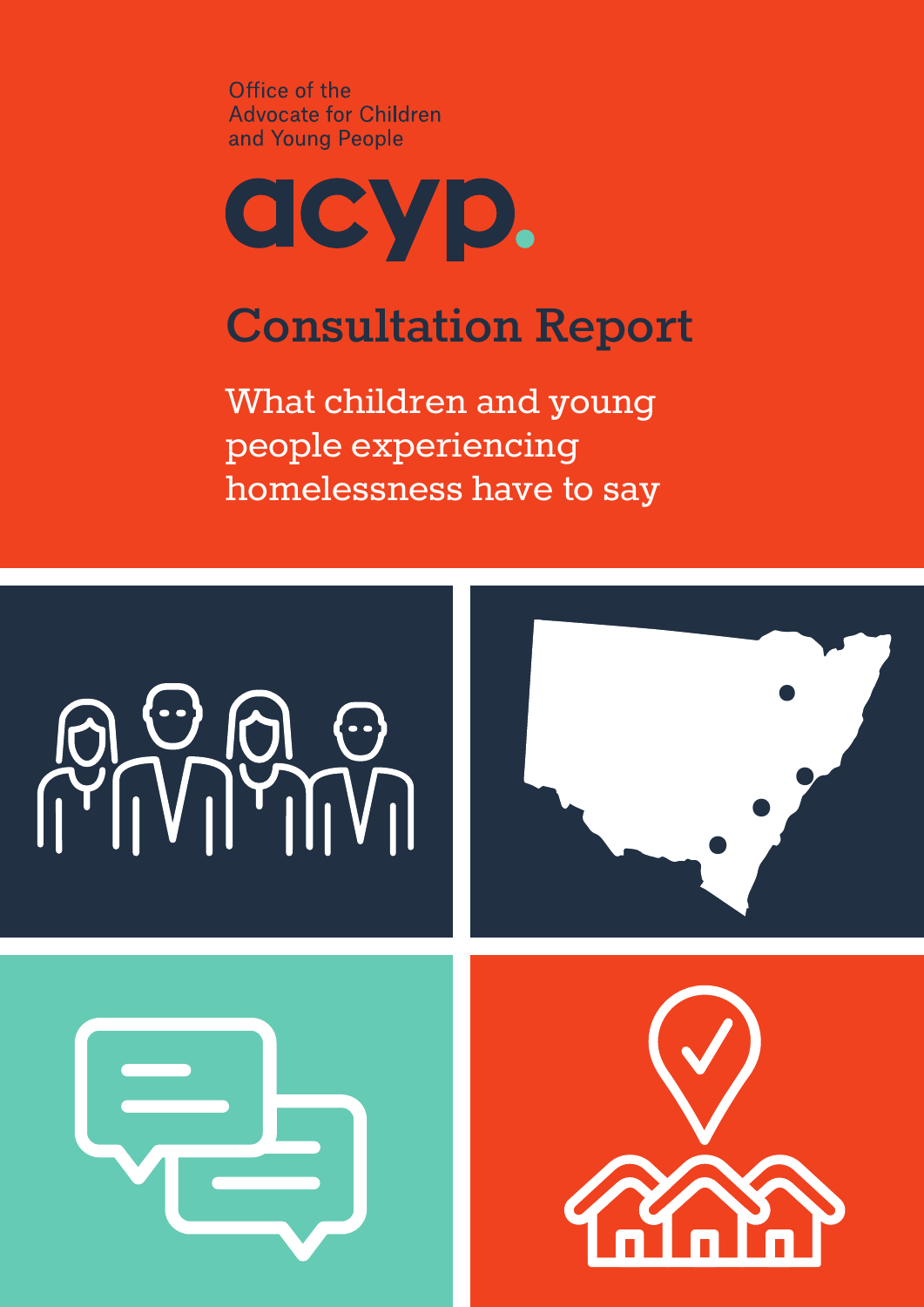### REFERENCE

Office of the Advocate for Children and Young People Consultation Report: What children and young people experiencing homelessness have to say March 2017 Office Report Date

## CONTACT US

| Phone   | 02 9248 0970         |
|---------|----------------------|
| Email   | acyp@acyp.nsw.gov.au |
| Website | www.acyp.nsw.gov.au  |

Street and mail address NSW Advocate for Children and Young People Ground Floor, 219-241 Cleveland Street, Strawberry Hills NSW 2012

The Advocate for Children and Young People is under the FACS ABN 80 597 369 676

## CONNECT WITH US







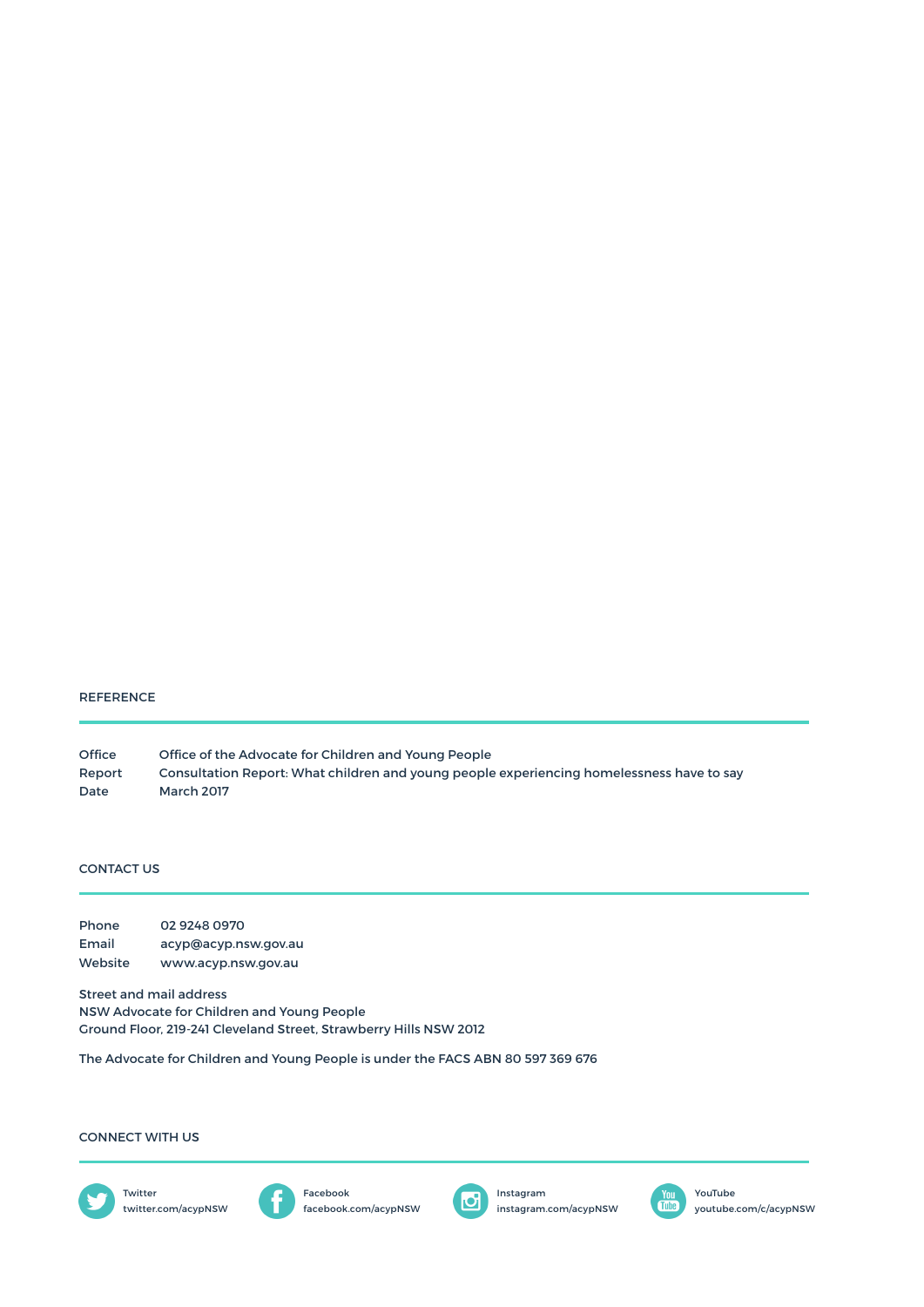# **ACYP Consultation Report**

What children and young people experiencing homelessness have to say

# **Contents**

- **Page 2 |** Summary
- **Page 4 | Key Recommendations**
- **Page 6 |** Overview
- **Page 8 |** Methodology
- **Page 12 |** Themes
- **Page 28 |** Link2Home

# **About ACYP**

ACYP advocates for and promotes the safety, welfare and well being of all children and young people in NSW aged 0-24 years. We speak up for children and young people to ensure that their rights are respected and their points of view heard by decision makers. We engage with the children and young people of NSW and listen to their feedback and input. The role of ACYP is to influence and initiate positive change.

# **Some of ACYP's functions include:**

**1.** Make recommendations to Parliament, and government and non-government agencies on legislation, policies, practices and services that affect children and young people.

**2.** Promote children and young people's participation in activities and decisionmaking about issues that affect their lives. Conduct, promote and monitor research into children's issues and monitoring children's well-being.

**3.** Promote the provision of information and advice to children and young people.

**4.** Prepare, in consultation with the Minister, a three-year whole of government Strategic Plan for Children and Young People.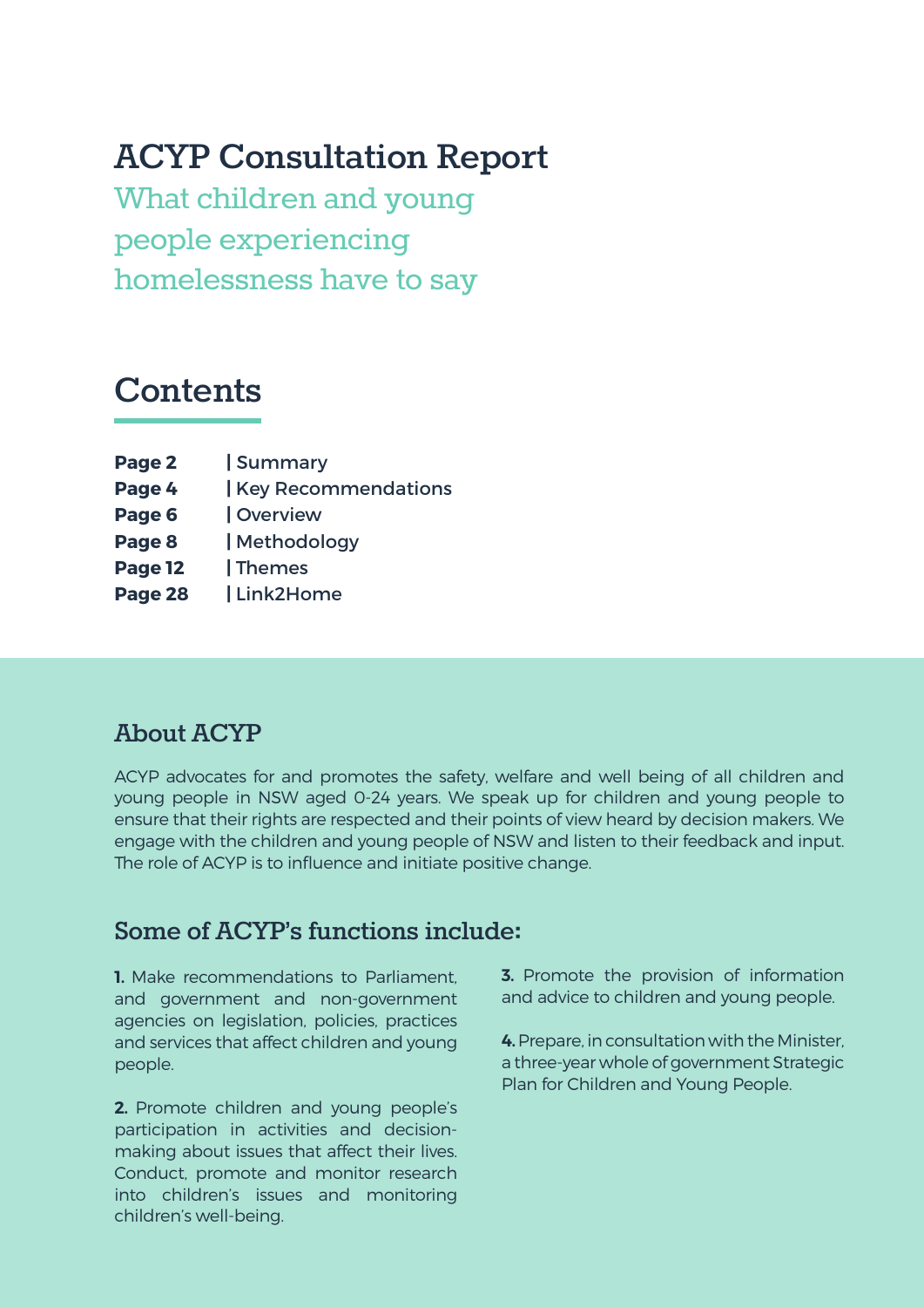# New South Wales Consultations

**Children and young people were consulted from the following regions:**  Mid North Coast, Metropolitan Sydney, Southern region & Central Coast.

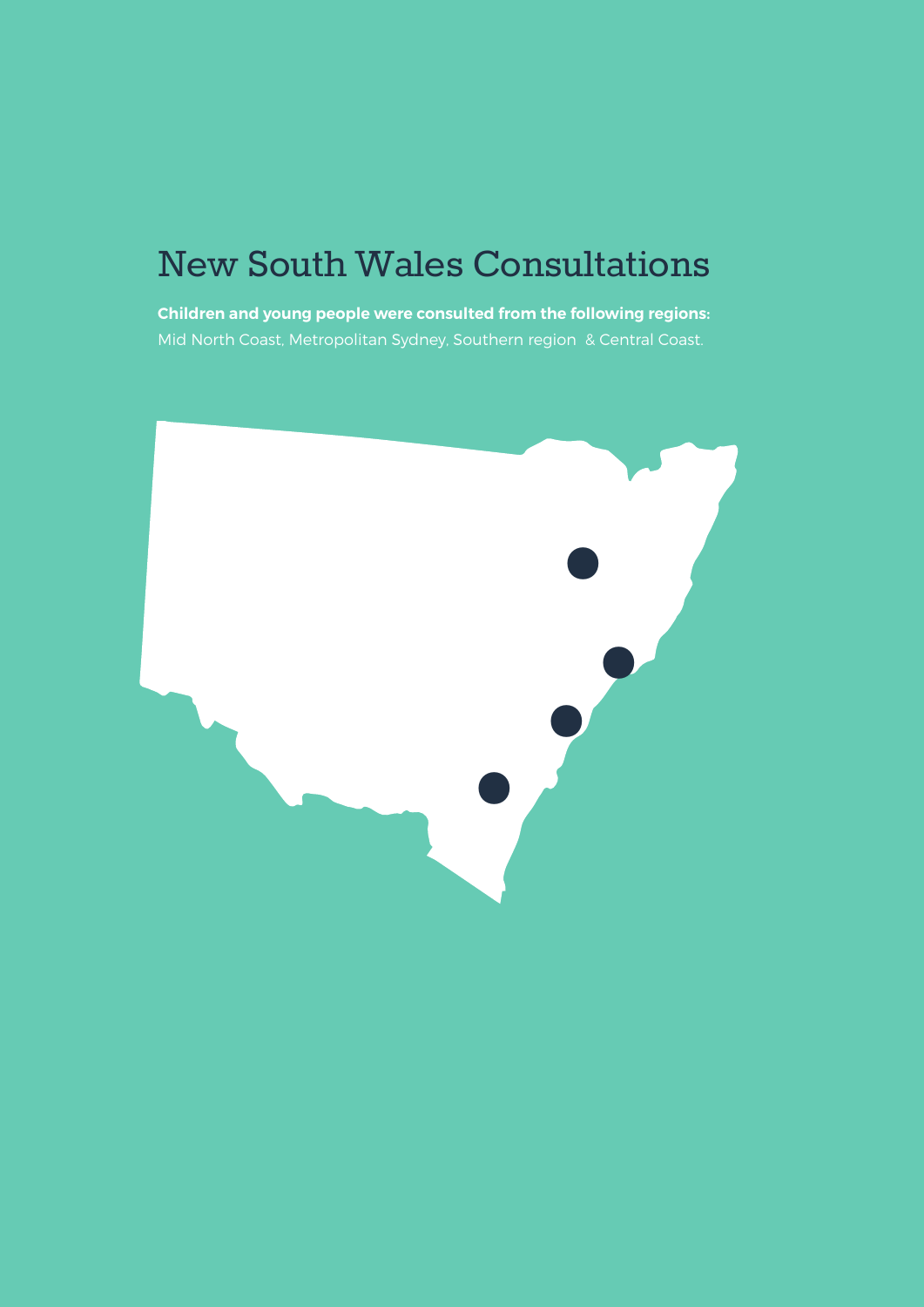# **Summary**

In October and November 2016, the NSW Advocate for Children and Young People (ACYP) undertook ten consultations with sixty children and young people 30 male, 30 female from four regions of NSW to discuss their experience of homelessness. Children and young people were consulted from the following regions: Mid North Coast, Metropolitan Sydney, Southern region and the Central Coast.

All of the information provided was de-identified. The consultations were not video or tape recorded.

In total, 60 children and young people aged 13-24 years took part in small group discussions.

They answered the following questions:

- **•** What is working well for children and young people?
- **•** What is not working well for children and young people?
- **•** What is/is not working well in relation to Link2 Home?**<sup>1</sup>**



<sup>1</sup> Link2home is the information and referral telephone service for people who are homeless or at risk of becoming homeless across Australia http://www.housing.nsw.gov.au/help-with-housing/specialist-homelessness-services/find-a-service/link2home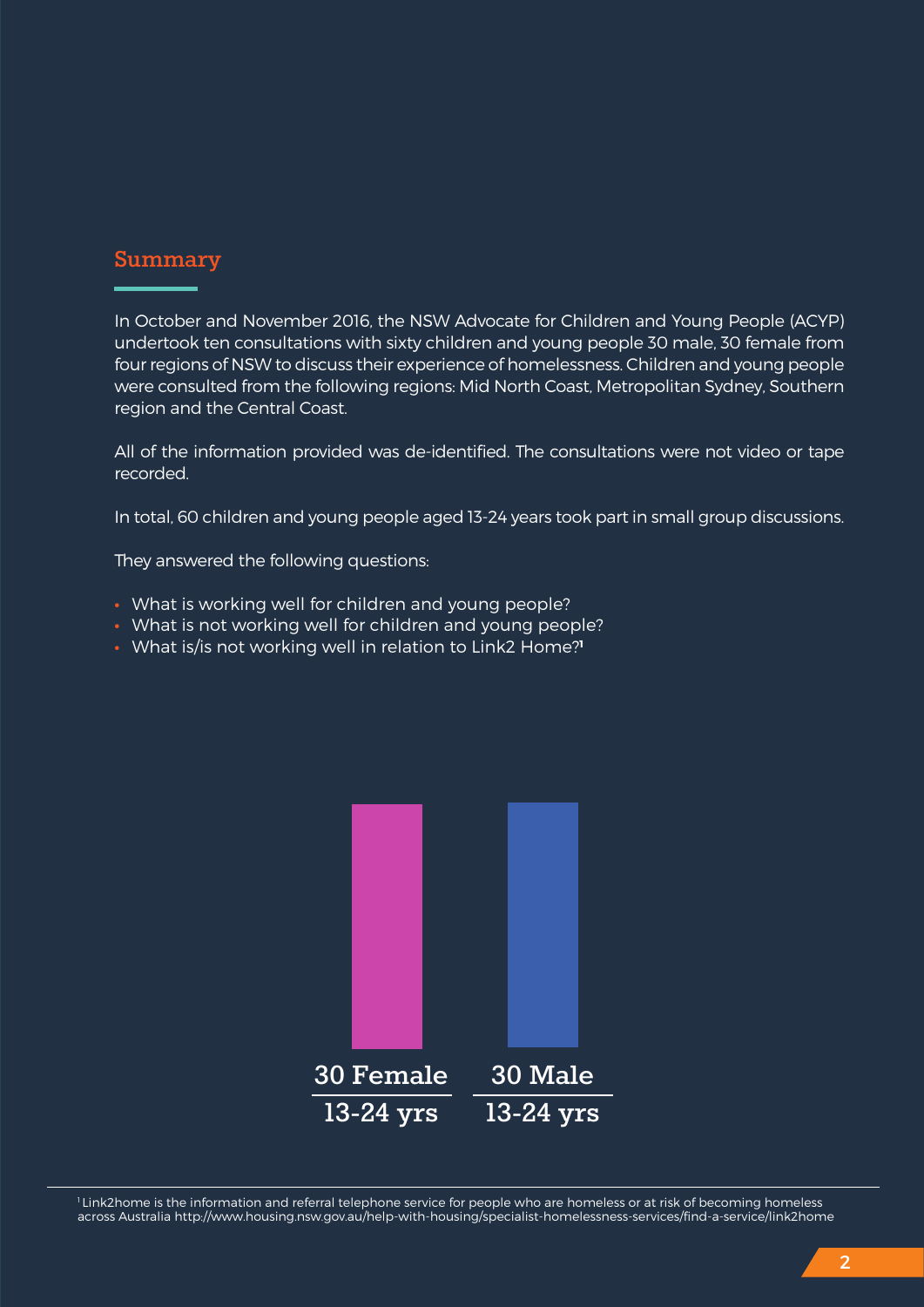# Many young people reported reaching out to a service only once they had reached crisis.

They spoke about the need to have the right information about how and where to access services much earlier." I spent weeks on the street cause I didn't know where to go or what was available."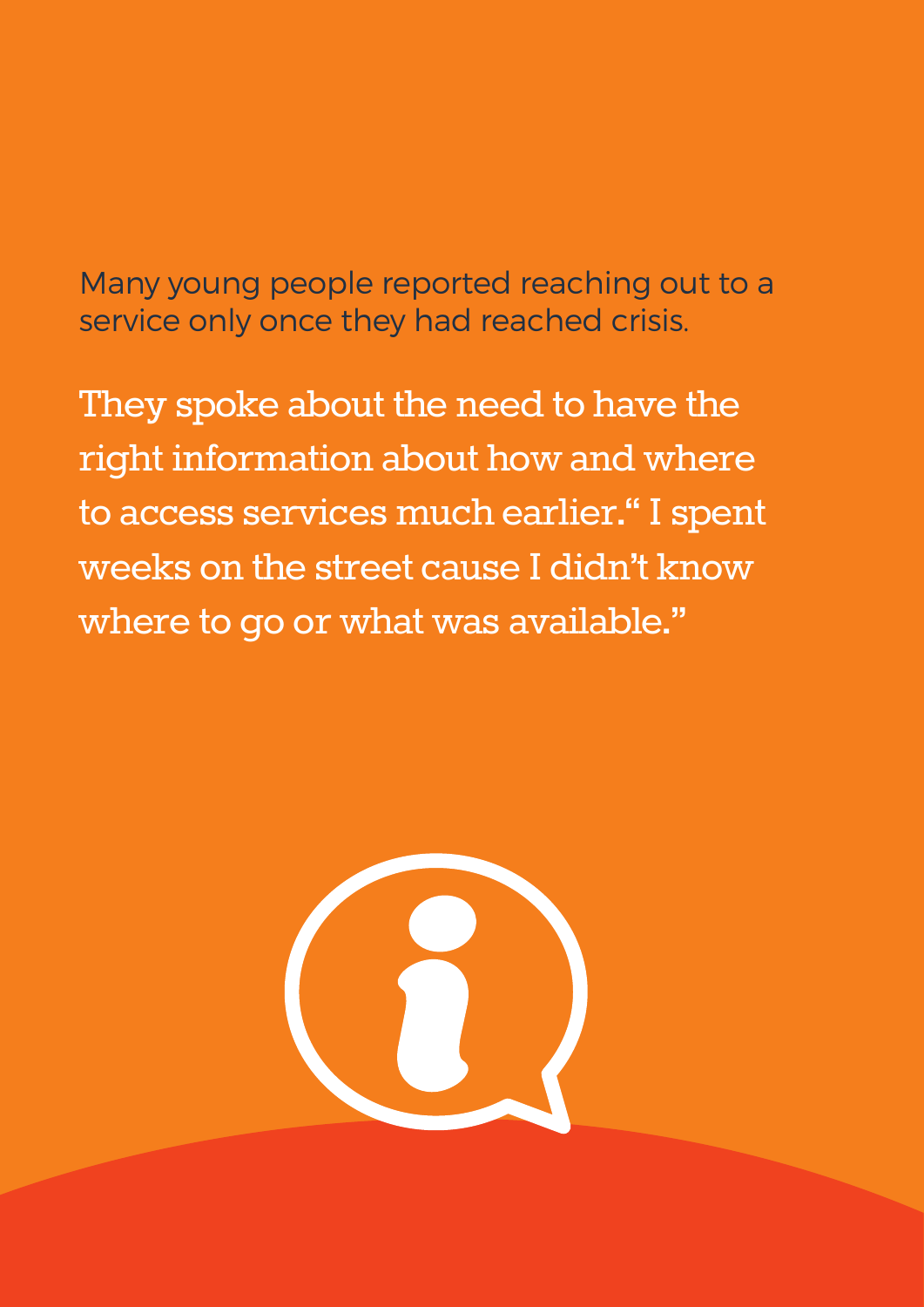# **Key Recommendations**

## **Recommendation 1:**

Develop a state-wide campaign, led by children and young people to increase community awareness of youth homelessness and its impacts on young lives.

# **Recommendation 2:**

Increased awareness of support services available to children and young people using social media, print advertisements and through schools.

# **Recommendation 3:**

Increased workforce training in relation to respectful engagement with children and young people.

## **Recommendation 4:**

Increased youth specific services available to children and young people affected by violence.

# **Recommendation 5:**

Increased availability of services to children and young people after hours and on weekends (i.e. a 24/7 drop-in centre in Sydney).

# **Recommendation 6:**

Mechanisms to ensure children and young people have the means to travel safely to and from accommodation (i.e. provision of travel vouchers).

# **Recommendation 7:**

Provisions for young people experiencing or at risk of homelessness to obtain their drivers licence including reducing the costs associated with learning how to drive and linking them to learn-to-drive programs (i.e. PCYC). Insurance concessions for SHS cars which allow young people to use them.

# **Recommendation 8:**

Increased life skill programs delivered in schools for children and young people experiencing or at risk of homelessness to prepare them for independent living and adulthood.

# **Recommendation 9:**

Improvements made to the Link2home service to ensure children and young people feel respected and supported, including less wait times.

## **Recommendation 10:**

Greater support for children and young people affected by drug and alcohol addictions including access to youth detox clinics and rehabilitation facilities increased workforce capacity to support young people with complex needs.

## **Recommendation 11:**

Greater mental health supports from Government and non-government services, particularly in relation to acknowledging the impacts that poor mental health has on every facet of a young life.

# **Recommendation 12:**

Greater support for young people to navigate the rental market, and ensure they are prepared to enter the private rental housing market and independent living.

## **Recommendation 13:**

Greater opportunities for young people in regional areas to access education and training through online courses.

## **Recommendation 14:**

When a young person feels that they are progressing and connecting into services, education and employment that they have the opportunity to remain at the service beyond three months.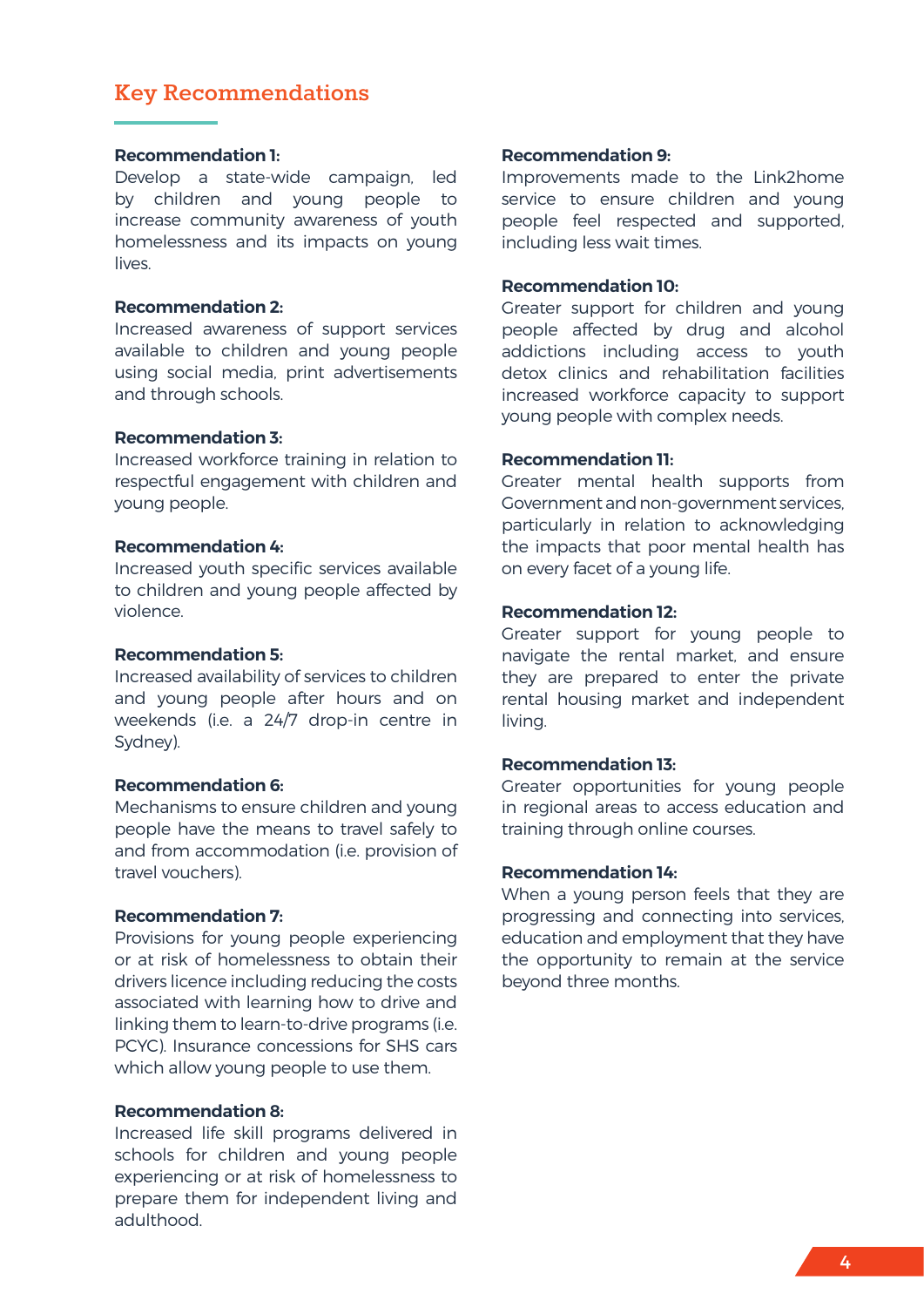# In response to what is needed, children and young people reported;

"More houses for the homeless", "more services for people in need", "more people working less people homeless" and "help people on the streets so they can get everything they need".

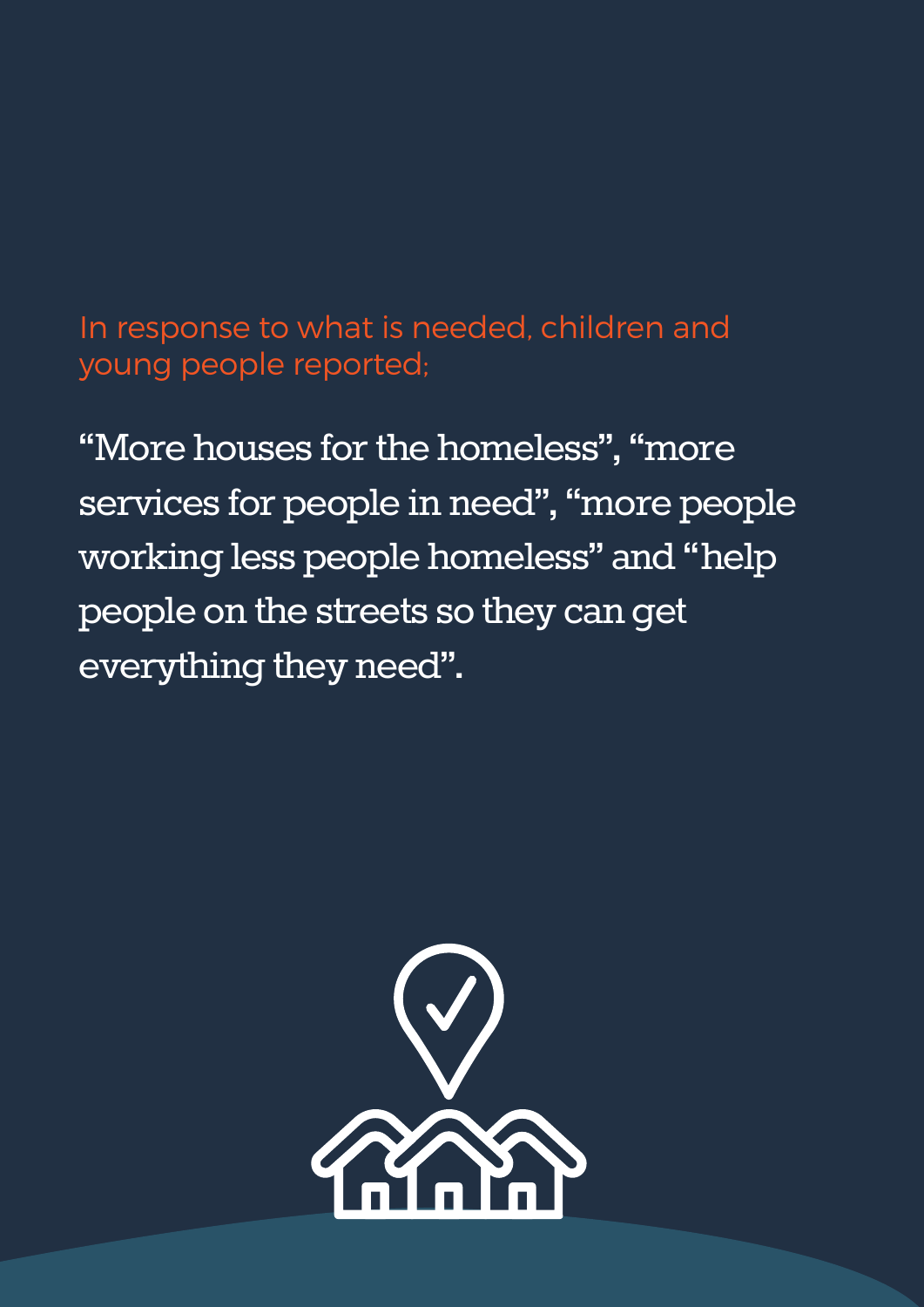# **Overview**

The number of children and young people experiencing homelessness, as well as the availability and access to affordable housing**2** is a significant issue for the NSW Government and children and young people.

According to the 2015-2016 Specialist Homelessness Services report, forty nine per cent of all people accessing Specialist Homelessness Services in NSW were between 0-24 years**<sup>3</sup>** . The actual number of children and young people experiencing homelessness is likely to be much higher**4**.

Children and young people experiencing, or at risk of homelessness encounter challenges across various life domains including education and learning, housing, employment, health and wellbeing and interpersonal relationships**5** They are more likely to be engaged with the Out of the Home Care (OOHC) and Juvenile Justice systems**6**; engage in risk taking behaviours including drug and alcohol misuse and are often reliant on welfare. The prevalence of violence and abuse, trauma and poor mental health is high among young people experiencing or at risk of homelessness**7**.

In recent years, the NSW Government has demonstrated significant commitment to reducing youth homelessness. This is evident by the increased allocation of funding to support the homelessness service system; the Premier's decision to include youth homelessness as one of his twelve priority areas; and the indicator in the NSW Strategic Plan for Children and Young People 2016-2019 which is concerned with increasing the rate of young people transitioning into long term accommodation**9**.

Housing and youth homelessness is a significant issue for all children and young people. During the development of the NSW Strategic Plan for children and young people, the Advocate consulted with over 4,000 children and young people. When asked about their main priorities, homelessness consistently ranked in the top ten issues that children and young people wanted to see addressed.

When combined with housing affordability, it was within the top five. In response to what is needed, children and young people reported "more houses for the homeless", "more services for people in need", "more people working, less people homeless" and " help people on the streets so they can get everything they need".

Supporting children and young people experiencing or at risk of homelessness is complex as they require much more than a roof over their head. They require access to education and employment, social and emotional support, safe and stable housing, access to timely and appropriate health services and sufficient income to transition successfully out of homelessness. Furthermore, as every pathway into homelessness is unique, it is important that a targeted response is provided, which meets the specific needs of the individual.

There are various misconceptions about homelessness within the broader NSW community. Youth homelessness has been portrayed as 'a choice', 'deserved', and 'a consequence of young people's drug and alcohol addictions', 'criminal behaviours' and 'poor mental health'**10**. Yet we heard markedly different stories. In all of the consultations, children and young people

4 Australian Bureau Statistics 2011

9 https://www.nsw.gov.au/premiers-priorities-list/reducing-youth-homelessness

<sup>2</sup> SGS Economics and Planning, 2016

<sup>3</sup> http://www.aihw.gov.au/homelessness/specialist-homelessness-services-2015-16/

<sup>5</sup> MacKenzie et al, The Cost of Youth Homelessness in Australia, Research Briefing, 2016

<sup>6</sup> Australian Institute of Health and Welfare 2012. Children and young people at risk of social exclusion: links between homelessness, child protection and juvenile justice. Data linkage series no. 13 Cat. no. CSI 13. Canberra: AIHW

<sup>7</sup> J P. Edidin, Z Ganim, S.J Hunter, N.S Karnik , The Mental and Physical Health of Homeless Youth: A Literature Review, Child Psychiatry Hum Dev (2012) 43:354–375 8 Office of the Adviocate for Children and Young People, The NSW Strategic Plan for Children and Young People 2016-2019, July 2016

<sup>10</sup> https://youthoffthestreets.com.au/2016/04/11/myths-and-facts-about-youth-homelessness/; http://www.thecourier.com.au/story/2201787/break-down-homelessyouth-misconceptions/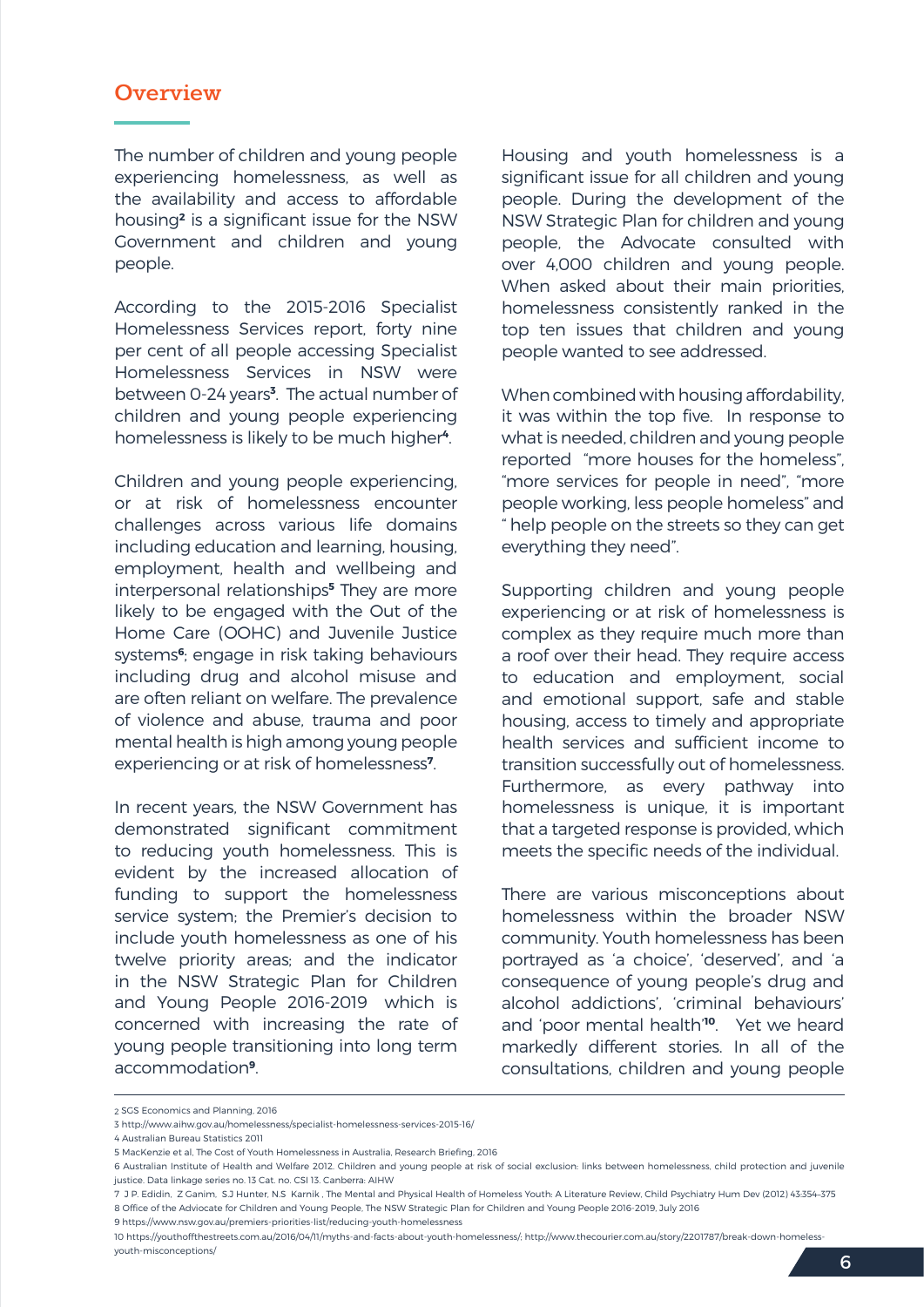When asked about voice, children and young people reported feeling "invisible" and "disrespected". One young woman, who had been experiencing homelessness since age 14 reported;

"I'm 20 now and this is the first time I've ever been asked to do anything like this"

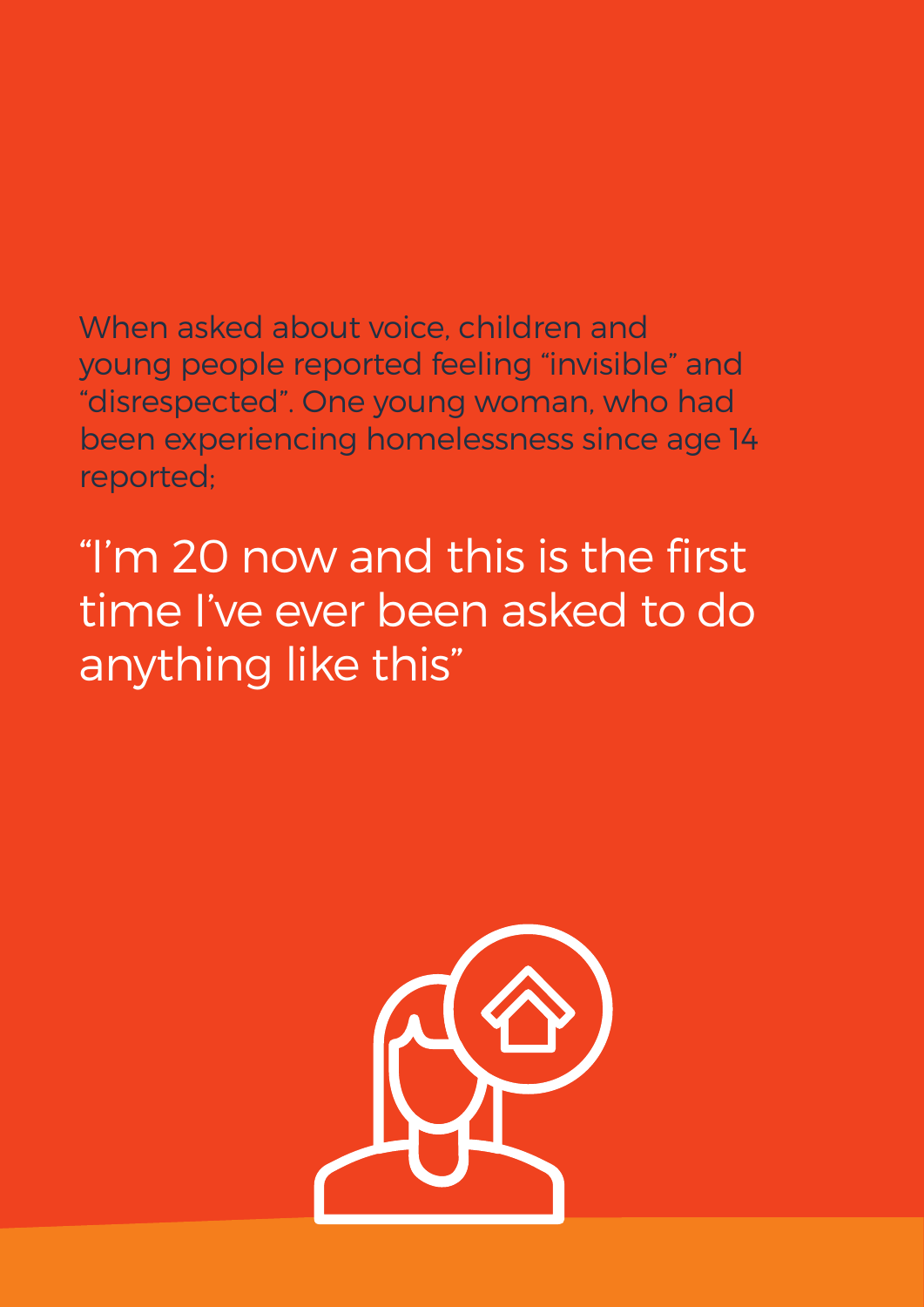spoke about their aspirations for "finishing school", "getting my licence", "getting a good job", "saving some money" and "being able to rent an apartment". They spoke about wanting to grow up within a loving family and wishing they had a "normal childhood". Children and young people experiencing or at risk of homelessness, without the necessary social and emotional supports, encounter significant challenges in fulfilling these life goals.

**Violence against children and young people was reported as a major issue in eight of the ten consultations. Violence is one of the primary drivers of youth homelessness, and children and young people often reported not feeling safe in their family home.**

Perhaps most importantly children and young people highlighted their need for supportive and respectful relationships with Government and non-Government services, adults and peers. When children and young people are provided with the right supports, at the right time, for as long as they individually need, they have the very best chance of successfully transitioning into adulthood and independence. In the majority of the consultations, children and young people reported feeling "disrespected" and "invisible", by workers, services and the broader system. One young woman, who had been experiencing homelessness since age 14 reported, "I'm 20 now and this is the first time I've ever been asked to do anything like this".

There are elements of the current service system, which are working well for children and young people. In eight of the consultations "supportive workers and services that go out of their way" were spoken about favourably. When speaking about his caseworker, one man reported " he gave a suit, which got me a job, and I am sure I wouldn't have gotten the job without his help". In two of the consultations, young people reported positive outcomes after seeking help from the police.

that aren't working as well as they could. In every consultation children and young people reported needing support much earlier. Children and young people reported remaining in unsafe situations as a consequence of not knowing where to go for help or what services were available in their area. When services and supports are provided early, before a child or young person disengages from school, and before complete family breakdown occurs, there is enormous potential to positively change the trajectory of a young life.

In several of the consultations, children and young people reported feeling worried and anxious about where they were going to go after their initial three months had expired in the refuge. Young people who were working towards their goals, had secured employment, and were making concerted efforts to get their lives back on track, spoke of feeling very concerned about facing another perilous and uncertain housing situation.

It was also reported that the support system is complicated and children and young people are experiencing significant challenges in trying to navigate it. Children and young people reported needing concurrent supports across various domains (i.e. health, education, housing, employment, and financial), and the difficulties in obtaining the right support at the right time. They reported feeling frustrated when services penalised them for not turning up to appointments on time, which could have been a consequence of not having the means to travel to the appointment or not feeling physically or mentally well enough to travel to the office on the day.

Conversely there are parts of the system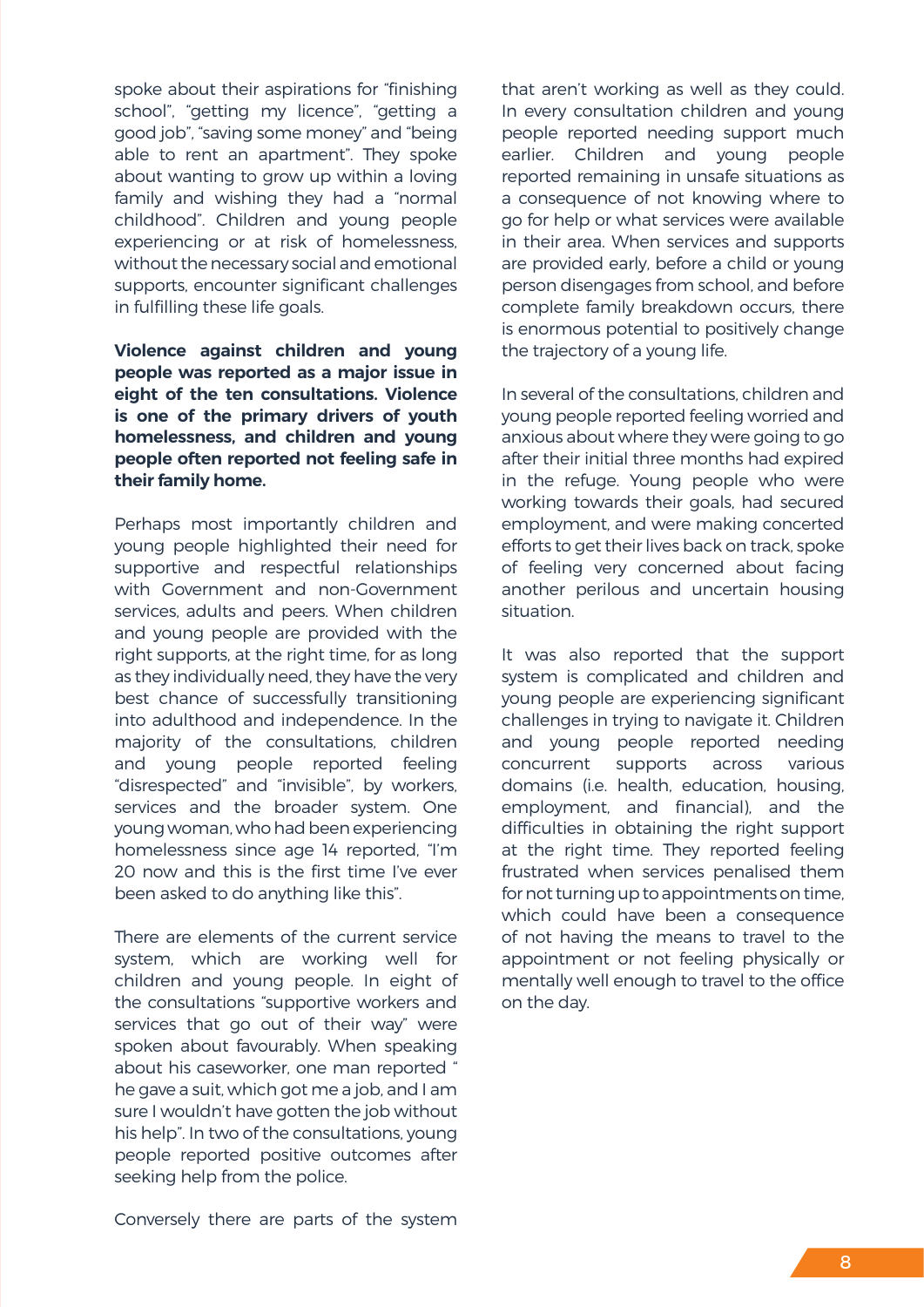When asked about what wasn't working well, children and young people spoke about not having enough to eat, skipping meals and taking drugs to avoid feeling hungry.

"Starvation is a really big issue"

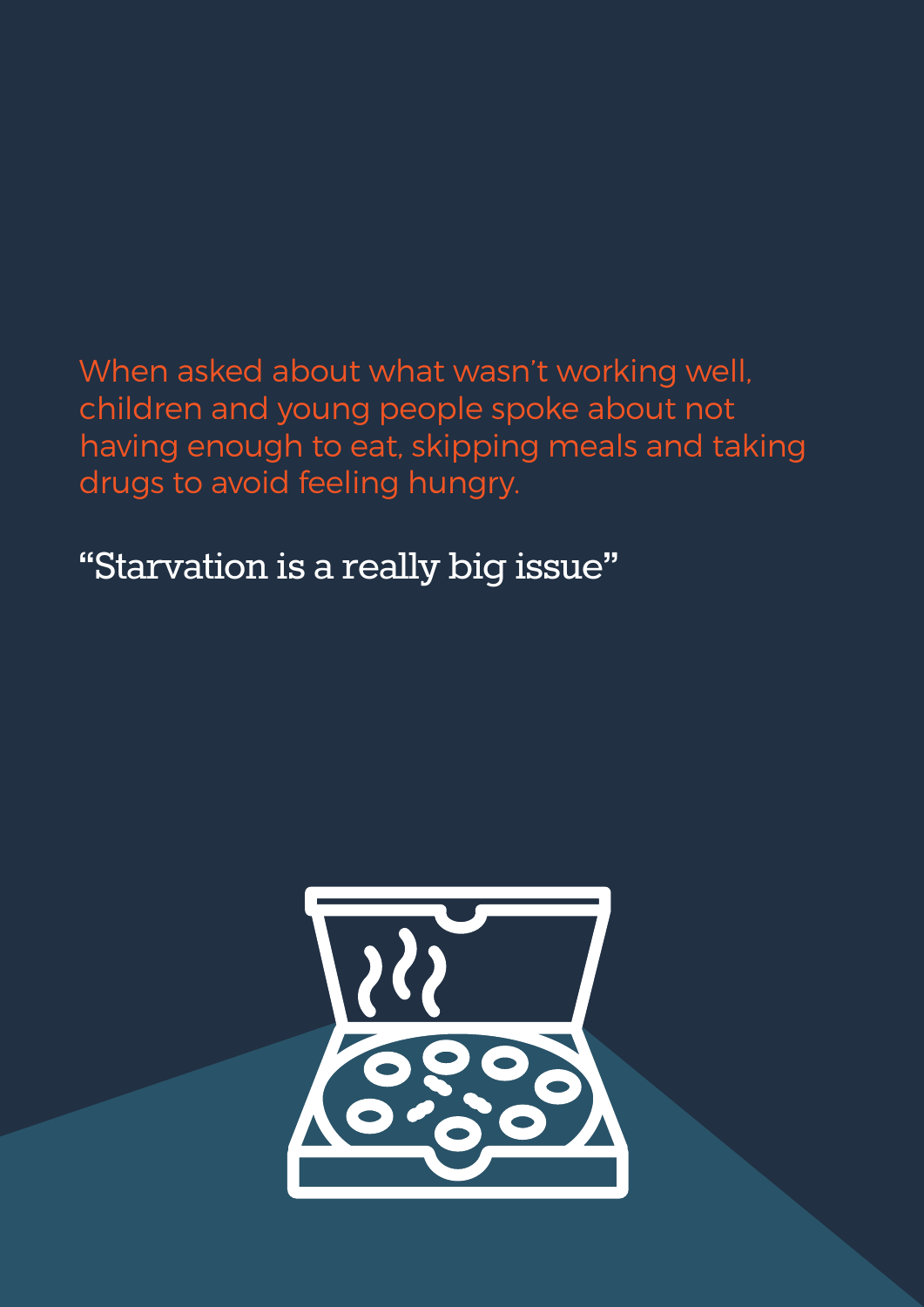# **Methodology**

# **The consultations followed the ACYP Working with Children and Young People Risk Management Policy and Guidelines.**

Services were provided with information in advance, which outlined the background to the consultation process and how the information would be disseminated. This information was also provided to the participants at the beginning of each consultation.

Every consultation commenced with The Advocate introducing himself, the work of the Office and the consultation process. Participants were then invited to introduce themselves. Participants were informed that they were free to leave at any time during the consultation and that any information provided would be deidentified. ACYP did not record the names or any other identifiable information against any of the information provided by the participants.

The consultations were informal and were held in a common area of a youth service, either in a head office or within a refuge. In all of the consultations, children and young people sat in a circle with the Advocate and policy advisor. In some consultations a staff member(s) from the service was present, while for other consultations all staff left the room. This was at the discretion of the children and young people and service management. Two ACYP staff were present with the children and young people at all times during the consultations.

Upon conclusion of the consultation, the Advocate informed each group of children and young people that the information they provided would be fed back to them via their service along with a copy of what other children and young people reported around the State.

Staff members from the service spoke with the Advocate prior to meeting with the children and young people and at the end to give a summary of what was raised in the consultations. Eight services in four regions of NSW were contacted in relation to the consultations. The services were contacted based on their location and general client mix.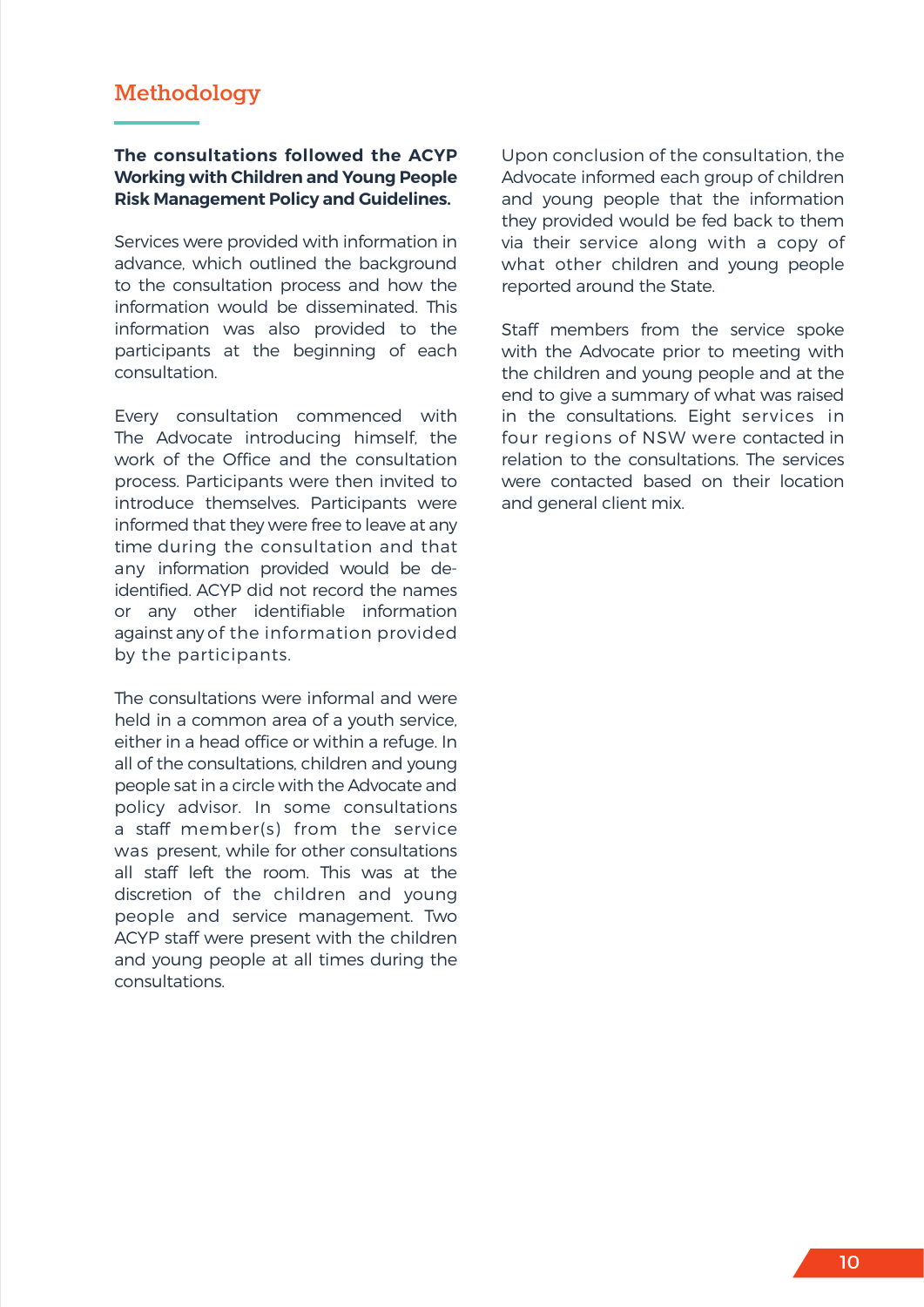Children and young people spoke favourably of support workers, who "stuck their neck out", "bent the rules" and went above and beyond their core responsibilities to meet the needs of the child or young person.

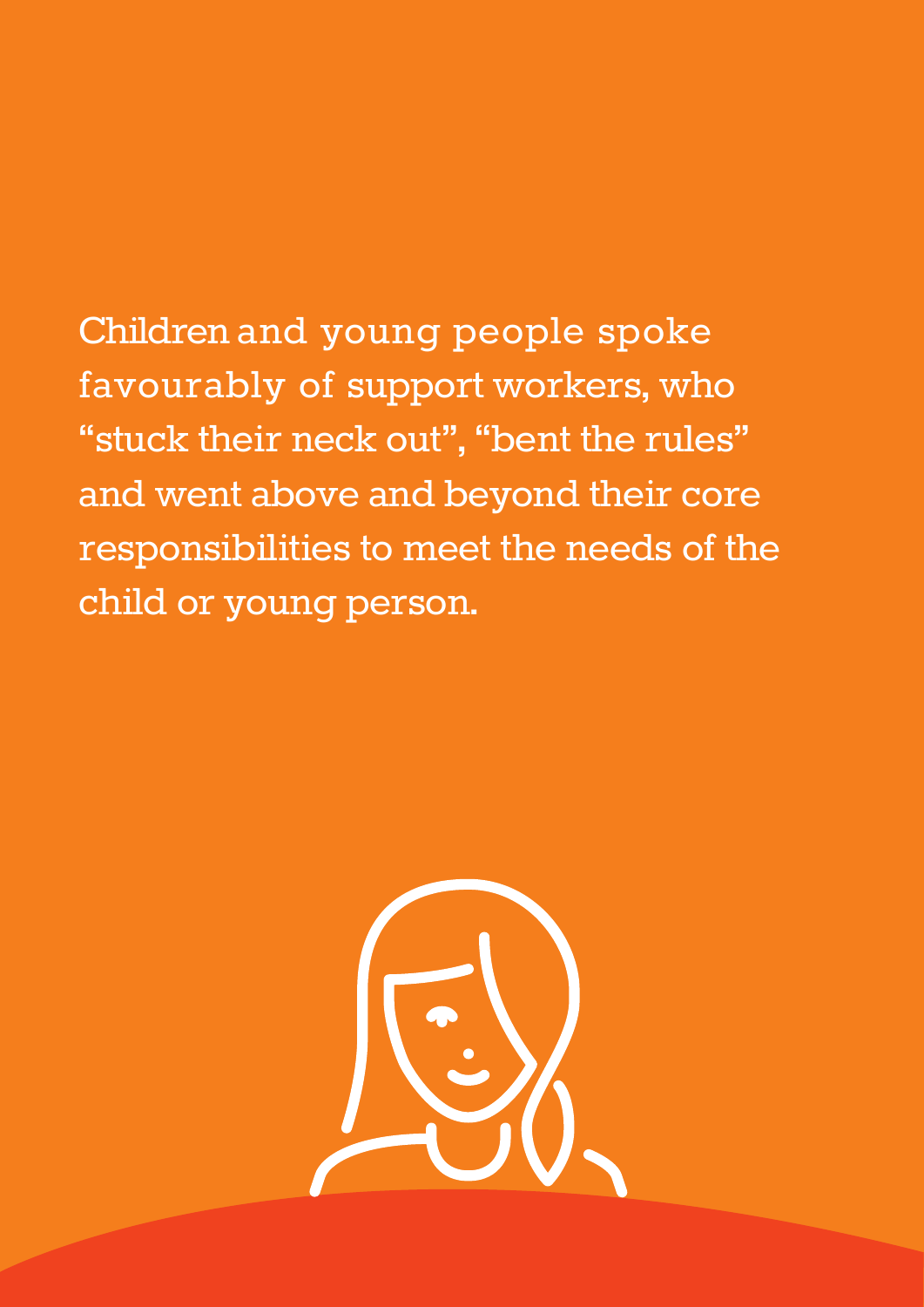# **Themes**

# **I. Support Workers**

The importance of support workers to children and young people, whether they were FACS caseworkers, NGO caseworkers or any other support service workers, was spoken about in every consultation. Children and young people spoke favourably of support workers, who "stuck their neck out", "bent the rules" and went above and beyond their core responsibilities to meet the needs of the child or young person. This was consistent with earlier consultations undertaken by the Advocate with children and young people experiencing or at risk of homelessness for the development of the NSW Strategic Plan for Children and Young People 2016-2016.

When children and young people spoke about supportive and respectful workers, they referred to workers who would "drive me to appointments", "call and remind me to take my medication", "help me plan and set goals, and support me to reach them".

Children and young people spoke favourably of workers, who regularly checked in "to make sure I'm alive", and who they felt truly listened, and who didn't place unattainable expectations on them.

Some young people reported negative experiences of support workers within Government and non-government agencies. When children and young people spoke about unsupportive workers, "not being listened to" was often mentioned. In relation to this, one young woman reported that "if they listened to me and my brothers, I wouldn't be here now".

On two occasions, young people reported their experience of going to the Police Station in the very first instance and receiving assistance from Police.

A young woman, who reported regularly self harming (as a means of coping) spoke of how her case worker was not

as supportive as she could have been. Children and young people spoke about being disrespected by workers who behaved, "as if they're the boss".

# **II. Life skills**

Many young people felt that they were not sufficiently equipped with the skills needed for life as an adult.

# **They specifically mentioned feeling unsure about:**

- **•** Paying bills and taxes
- **•** Household chores including washing and cleaning
- **•** Cooking
- **•** How to read and understand the fine print in contracts
- **•** Managing real estate agents and landlords
- **•** Preparing for a job interview and applying for a job
- **•** The practical steps to get into university, TAFE or employment
- **•** How to plan for and manage assessments and general time management

Children and young people referred to specific programs being run within refuges which were assisting with building skills across these areas which they appreciated.

# **III. Food**

Food and nutrition is a significant issue for children and young people experiencing homelessness and was mentioned in six of the consultations. Some children and young people reported positive food related experiences in services, "When workers buy the food that I want, it makes me feel good" and "when services let you take food home". Children and young people spoke favourably about food banks and food vans; however this was mainly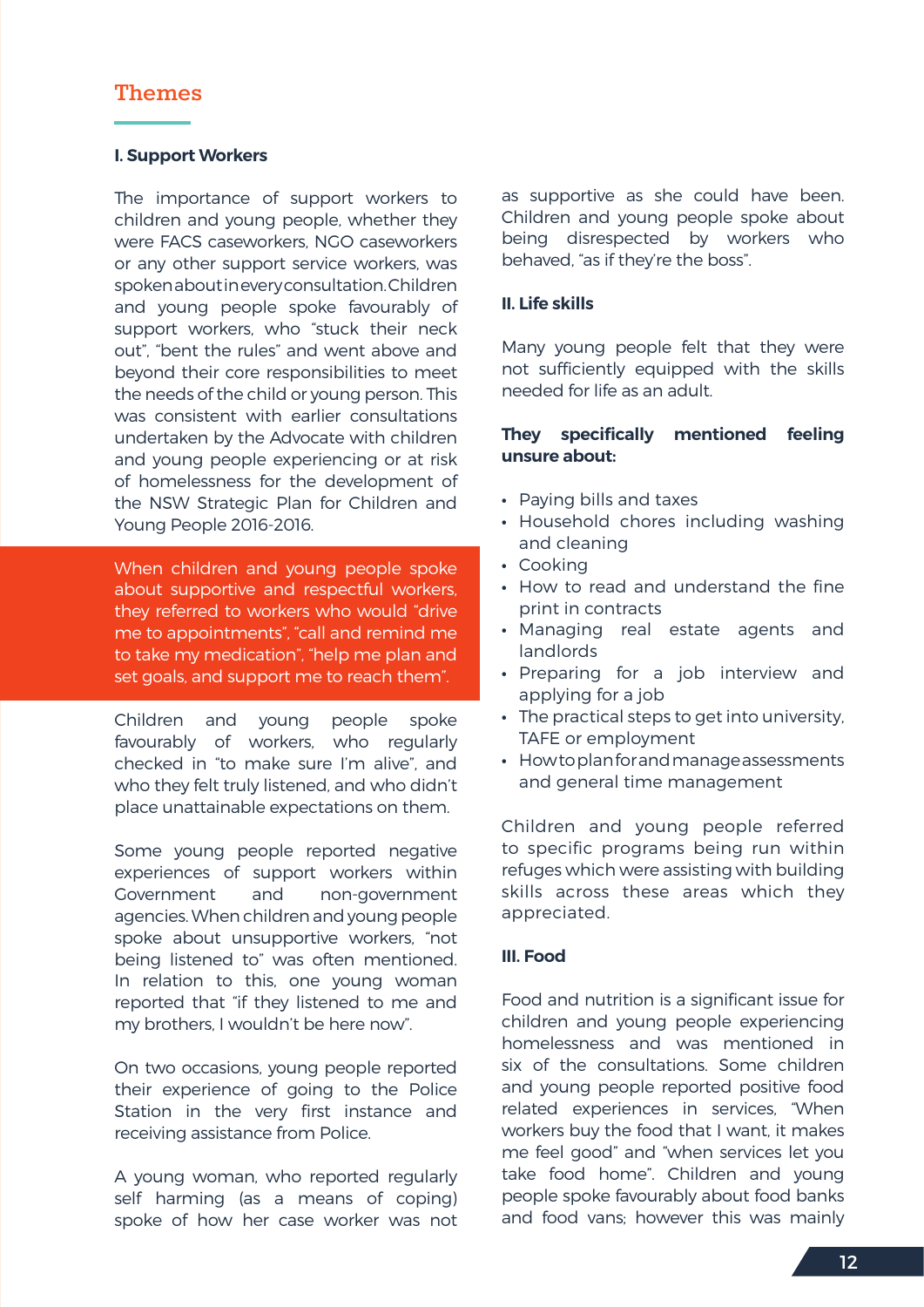Young people reported the challenges they experience in trying to afford market rent even with a rental subsidy provided by the SHS

"After rent is taken out, I have no money left to buy other things I need like food"

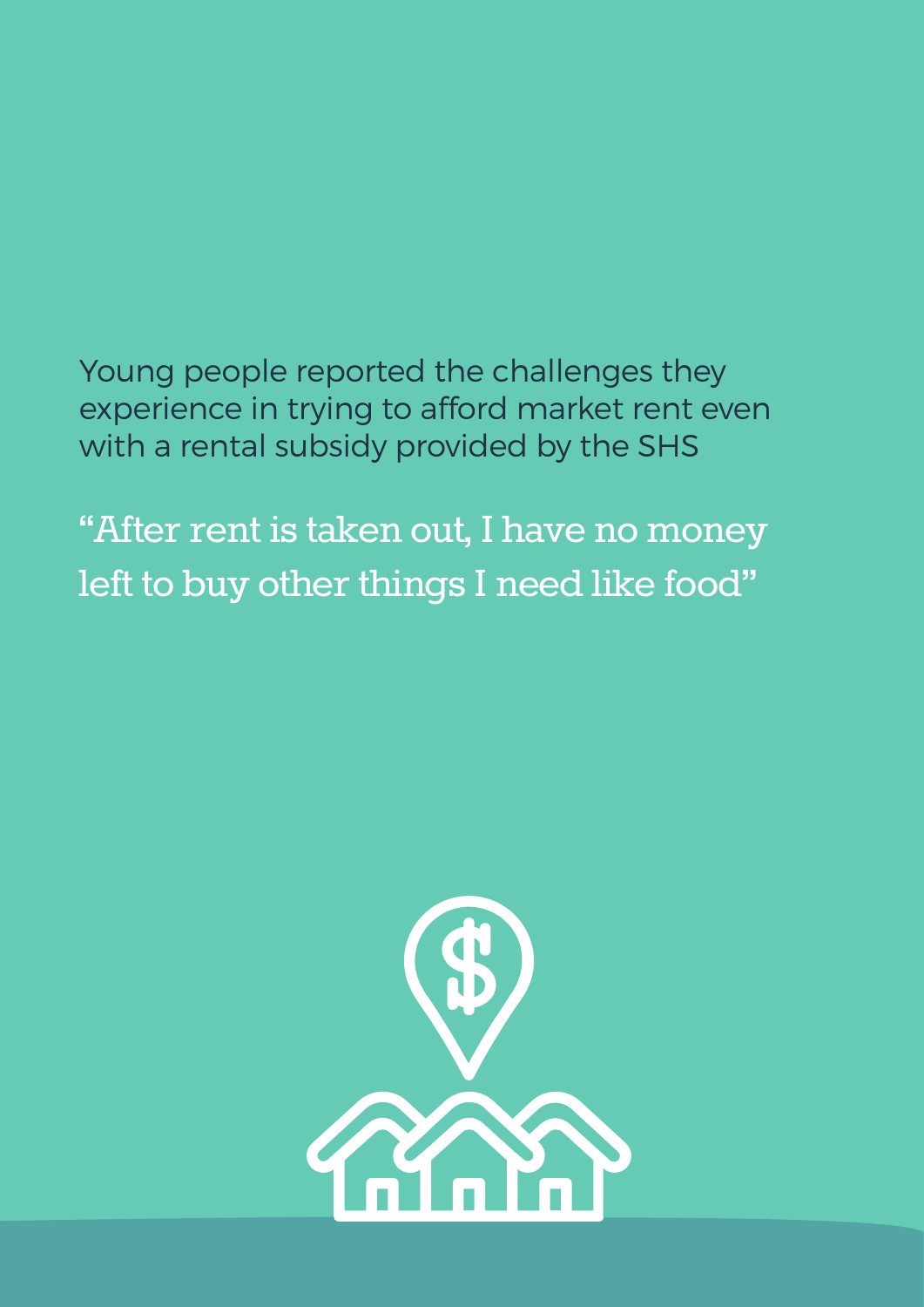reported by those in Sydney as there are less services providing free food in regional NSW.

When asked about what wasn't working well, children and young people spoke about not having enough to eat, skipping meals and taking drugs to avoid feeling hungry. "Starvation is a really big issue" with one young woman reporting her experience of being hospitalised due to lack of food.

Some reported feeling unwell after being given food that was mouldy and well past the expiration date by services they were accessing.

Children and young people felt that healthy food was very expensive and out of their reach. When food vouchers were provided, it was reported that they were only accepted in stores where food and nonperishable items were significantly more expensive than other stores within the local area, and fresh food including meat and vegetables was either not available at all or very limited in supply. One young woman reported her experience of "living off cheeseburgers for \$6 a day" as she had no financial means to make healthier or alternate food choices.

The availability and accessibility of food is a major issue for children and young people in regional areas as there are often less food outlets available within the local area. Without the means to travel 15-20 kms (no public transport) to do their shopping, children and young people spoke of very limited options to buy groceries. It was reported that food outlets in regional areas often closed in the early afternoon and didn't trade over the weekend, which limited their ability to buy groceries. As a result, and in a number of consultations, children and young people spoke about their experiences of being "hungry for days".

# **IV. Activities**

Children and young people spoke favourably about services that offered fun activities and social events that they would otherwise not be able to engage in. Children and young people also spoke positively about services that involved them in the decision making processes and organisation of activities offered.

A few of the activities that were mentioned included: going to the movies, sailing, BBQ's and going to the beach. One young woman reported that activities such as these "make me feel I am part of a family" with another reporting that it "takes away the depression for an hour or so".

Conversely, children and young people reported feeling disrespected by services with overly restrictive policies. One young man reported his experience of a service refusing to allow him to organise any activities outside the refuge for six weeks. He was only allowed to participate in activities organised by the service. He felt his agency and freedom had been taken away.

In six of the consultations, young people reported feeing very socially isolated and felt a need for more positive safe places for children and young people to go. This was particularly important for children and young people living in violent households "if there were services, I could at least socialise, instead of staring at the ceiling all day".

# **V. Housing**

The issue of inadequate housing options was raised in ten of the consultations. When services had access to various housing options and were able to transition children and young people from crisis into medium and longer term properties, a positive experience was reported.

Medium term housing was reported as a major issue. One young family had been waiting for suitable housing for three years.

For those old enough to be living independently or within a supported living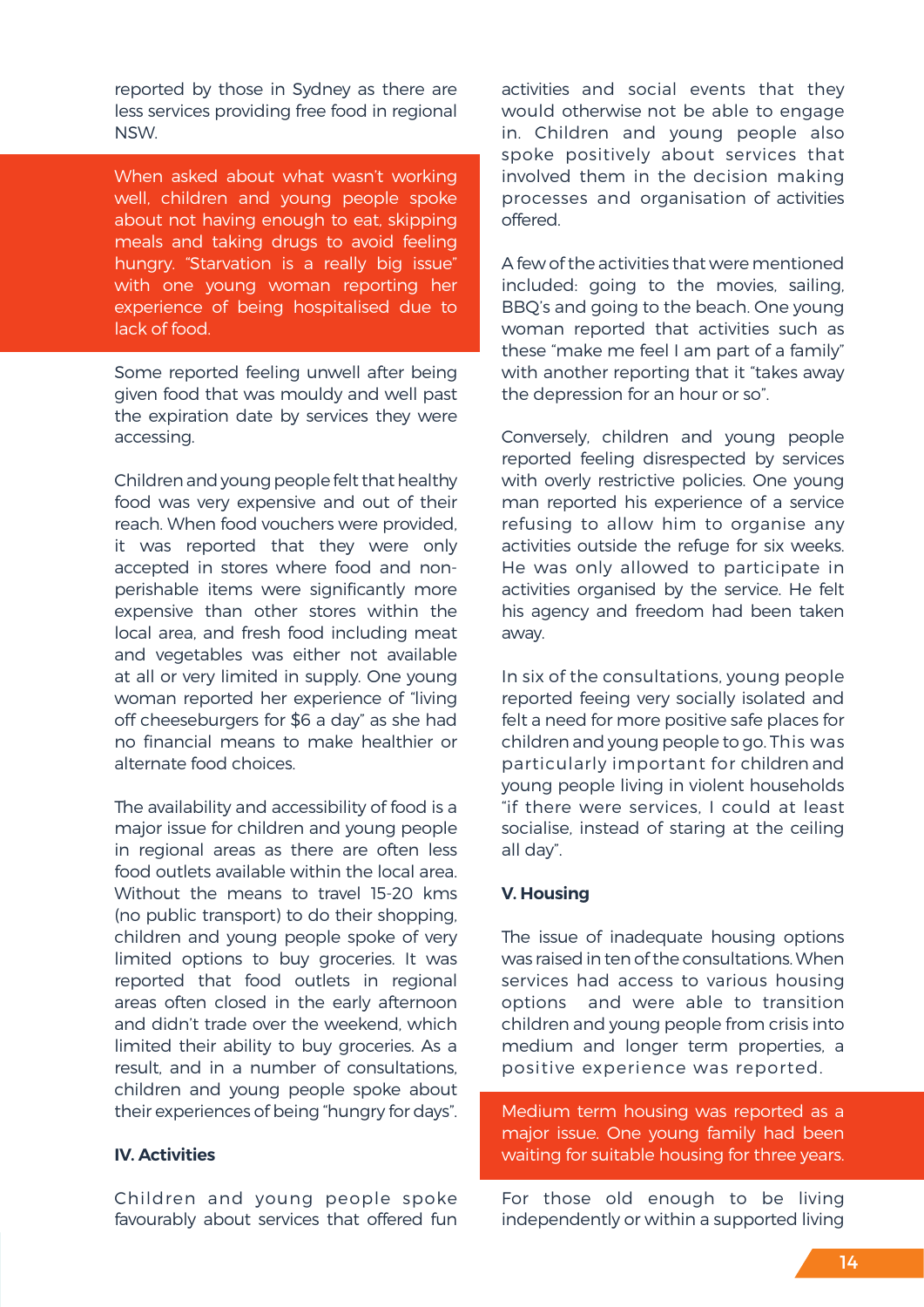Others spoke of their experiences of sleeping on public transport.

"Sleeping on trains isn't safe, there are often domestic violence situations on trains, but it's safer than on the streets".

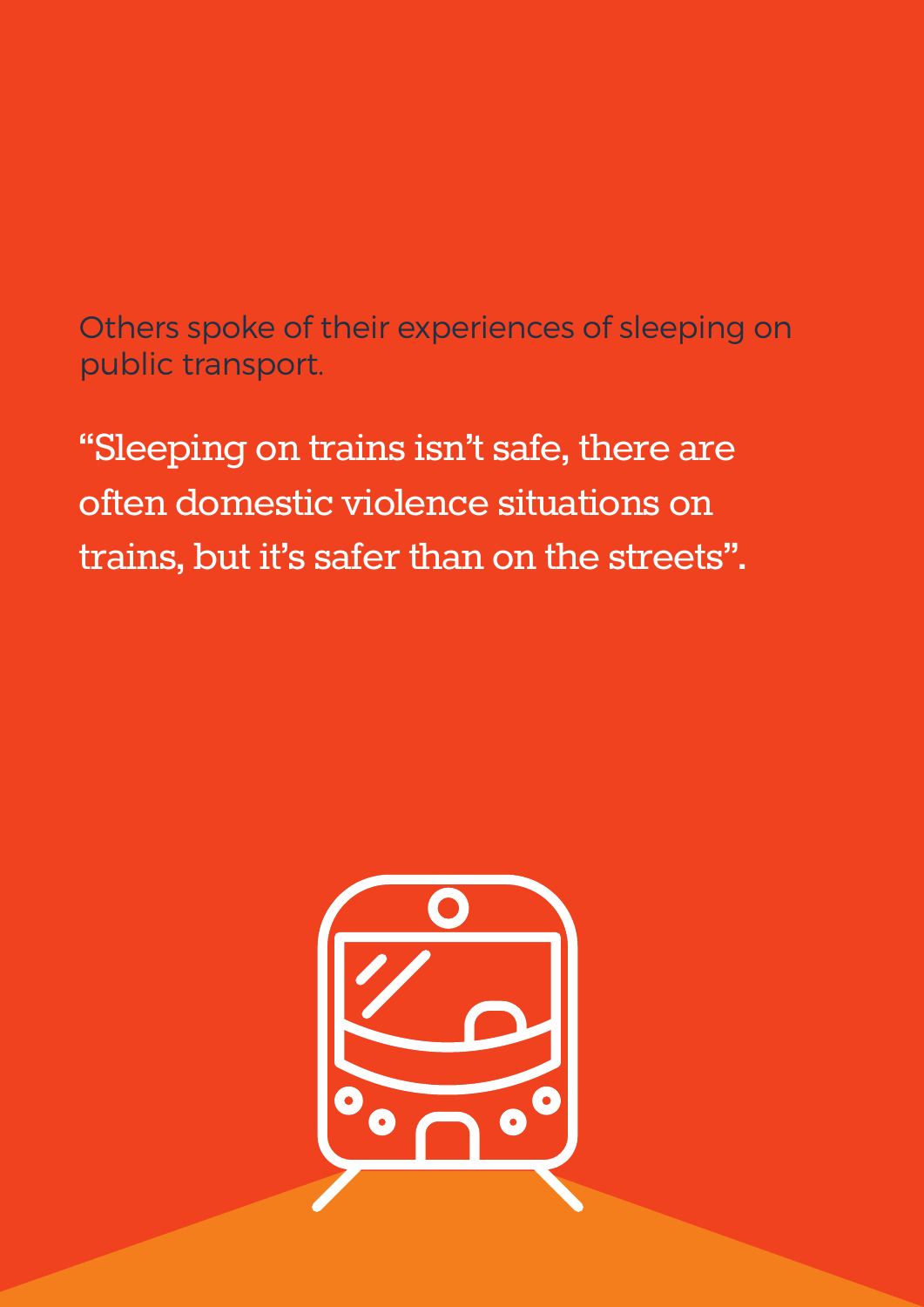arrangement, there were many concerns about the cost of the private rental market. Young people reported feeling anxious about the transition from subsidized rent to independence. Even with the support of the service, young people reported difficulties in covering their basic needs after paying housing costs. "After rent is taken out, which is highly subsidized, I have no money left for the week".

Children and young people reported couch surfing, sleeping in parks, sand dunes and on the streets.

Others spoke about the hierarchy of sleeping rough and which public areas they felt were more or less safe to sleep. "Sleeping on trains isn't safe... but it's safer than on the streets". "Buses aren't safe either, drivers are powerless, but they're more safe than trains".

One young woman spoke of her experience of being placed a long distance from her original community and school by FACS as this was the closest available placement at the time. She reported commuting two hours every morning to school and three to four hours home as the availability of public transport in the afternoon was much less frequent.

# **VI. Transport**

Fare evasion on public transport was reported an issue for children and young people experiencing or at risk of homelessness. With very limited income or no income at all, children and young people are sometimes having to travel without valid tickets. Children and young people also reported receiving fines for sleeping on trains, buses and station platforms. Children and young people expressed concerns about safety on public transport and were supportive of increased Police or train guard presence on trains and stations. In regional areas, the challenges and costs associated with travelling are even greater with high transport fees and offering fewer concessions.

# **VII. Gaps in the service system**

Throughout the consultations, children and young people identified gaps in the current service system. In eight consultations children and young people reported significant challenges in trying to access help and support outside business hours. Children and young people reported being kicked out after dinner, late at night or on weekends, when the majority of services aren't open. In many of the consultations, children and young people reported the need to be able to access a safe space after hours. In three of the Sydney consultations children and young people reported that a 24 hour/7 day a week drop-in centre was needed, complete with crisis beds, social workers, food, counsellors and internet facilities. Children and young people reported the need for a safe place where you didn't need to book a bed in advance. This was consistent with what children and young people experiencing homelessness reported in previous consultations with the Advocate.

Children and young people reported that they often first reached out to a service once they were already in crisis. They spoke about needing more support earlier.

Young people reported wanting more family support programs, which allowed children and young people to remain connected to their family, while ensuring their safety. It was reported this could be face-to-face or online. Similarly, respite services are an important option for children and young people and may help to prevent long term family break down. Young people spoke about the need for safe options to go to escape violence in the home.

One young man reported that "when I stayed I would fight with my parents which never ended well." He would leave home during tough times, and found it challenging to always be reliant on a mate for a place to crash. He reported, "feeling really bad when I can't give anything to my mates when I crash at their place."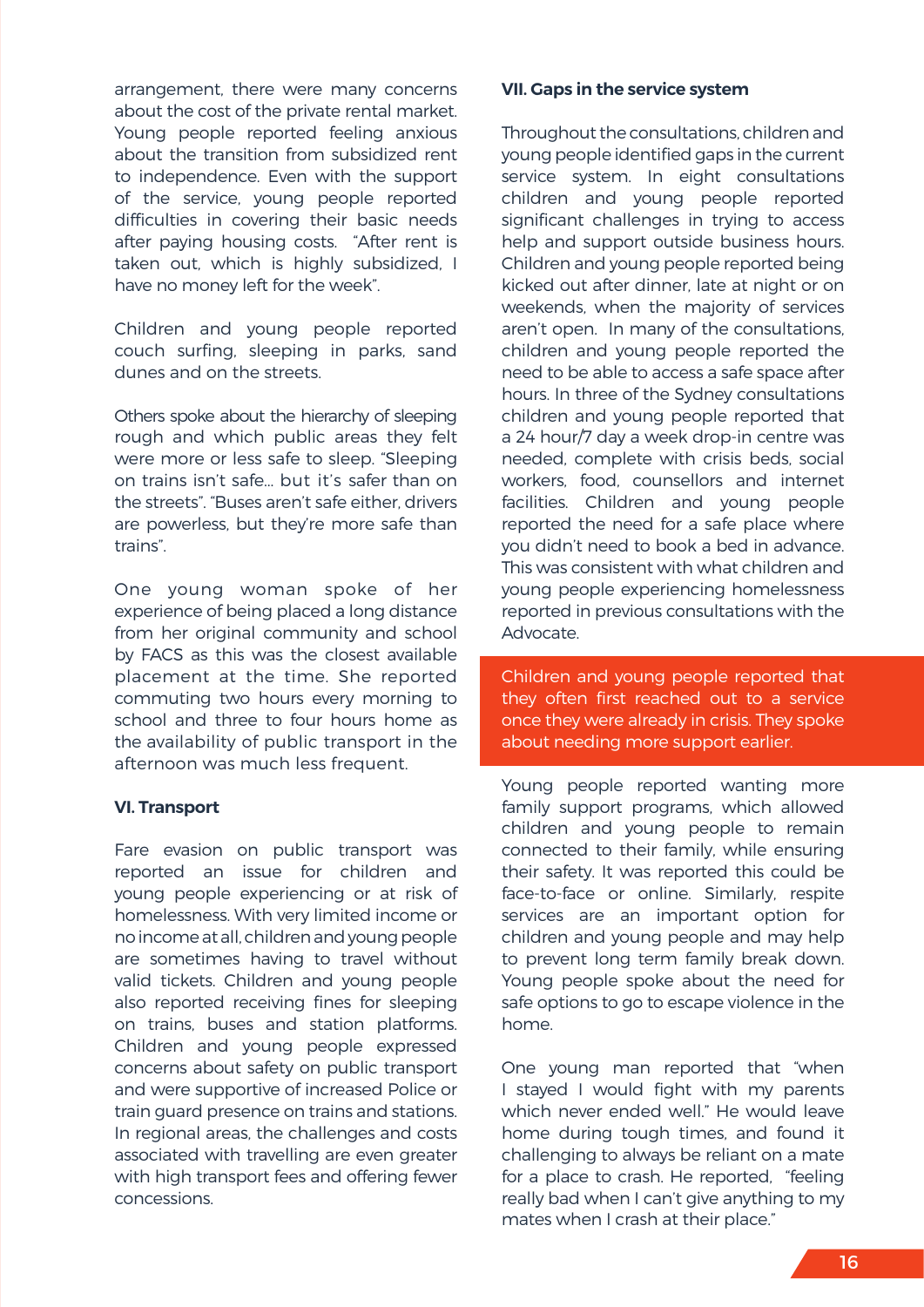Violence was one of the major themes throughout the consultations. Children and young people feel greater recognition is needed in relation to the violence and abuse they are experiencing in their homes, and that greater respect and support is needed to overcome the trauma endured.

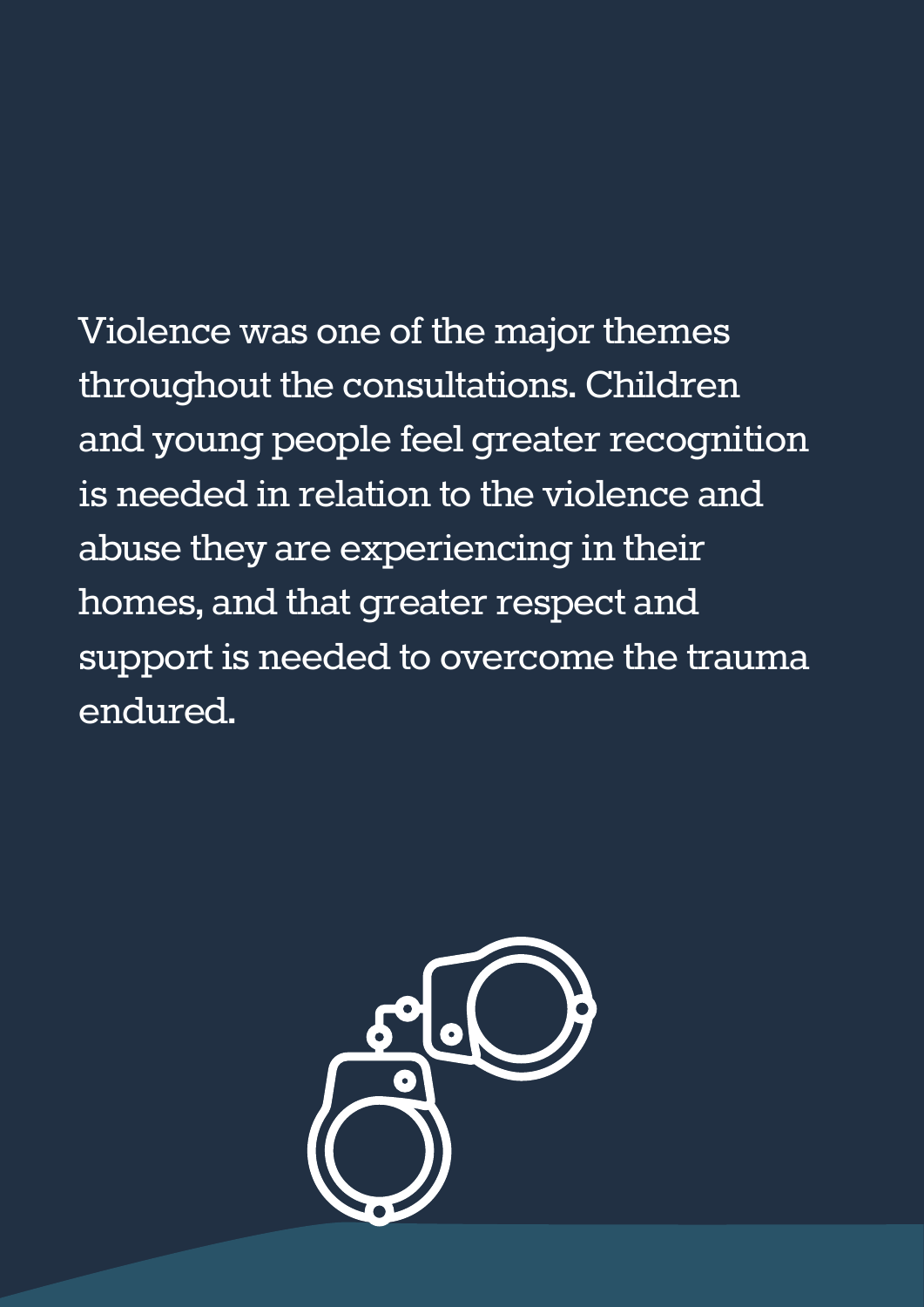He felt that it was important for young people to remain connected with their families, and for them to feel safe in doing so. Respite services, in conjunction with family support programs provide families with greater opportunities to work through their grievances and increase the likelihood that children and young people can remain in the family home.

Young people reported that there are significant gaps in the system for children and young people accessing detox and rehabilitation facilities, Juvenile Justice and post release accommodation.

For example, one young man spoke about leaving a detox facility and being refused help by several youth accommodation services, due to his "high needs".

Young people reported that too many young people with complex drug and alcohol and mental health needs were in homelessness refuges that should be in rehabilitation services.

Young people reported that the support available to them, if they had complex drug addictions was not adequate, nor available, or had long waiting lists.

One young man reported "I'll go to juvey if I'm homeless, can't get kicked out of juvey. If I get arrested, at least I have a roof over my head and a feed. They look after you in juvey".

Young people reported that many parts of the support system weren't supportive of young people with complex mental health needs. One example that was reported was regarding appointments with job providers and Centrelink. Young people reported the challenges they experienced in attending appointments due to their poor health, which then led to payments being cut or withheld. One young man reported, "The system is set up so that once a young person has a job and a house then they're fine. But I'm not fine, I have all these issues that I can't cope with and then because I can't cope I can't work and I lose

my house."

Children and young people reported wanting a more flexible system that was accommodating and responsive to their mental health needs.

In one consultation, young people raised the issue of not being able to wash their clothes or themselves, and suggested coin operated washing machine facilities and showers would be useful. These services could be located in central areas frequented by children and young people (i.e. Central station or other major transport hubs).

Violence was a major theme throughout the consultations. Children and young people feel greater recognition is needed in relation to the violence and abuse they are experiencing in their homes, and that greater respect and support is needed to overcome the trauma endured.

Young people spoke about the process of receiving money or a letter from victims services, "Money isn't enough; we live with this everyday".

Young people spoke favourably of workers who acknowledged that "Domestic Violence is against young people, not just physical violence between mum and dad". However in the majority of experiences shared by children and young people, it was reported they felt disrespected by some of the workers in the service system.

Young people felt there was too much emphasis on family restoration, even in situations where significant violence was reported and known to authorities. One young woman spoke of being hospitalised for three days after being beaten by her parent. She was returned to the violent household upon discharge from the hospital, against her wishes.

The lack of youth specific violence related services was raised in eight of the consultations and was identified as a major gap in the service system. Children and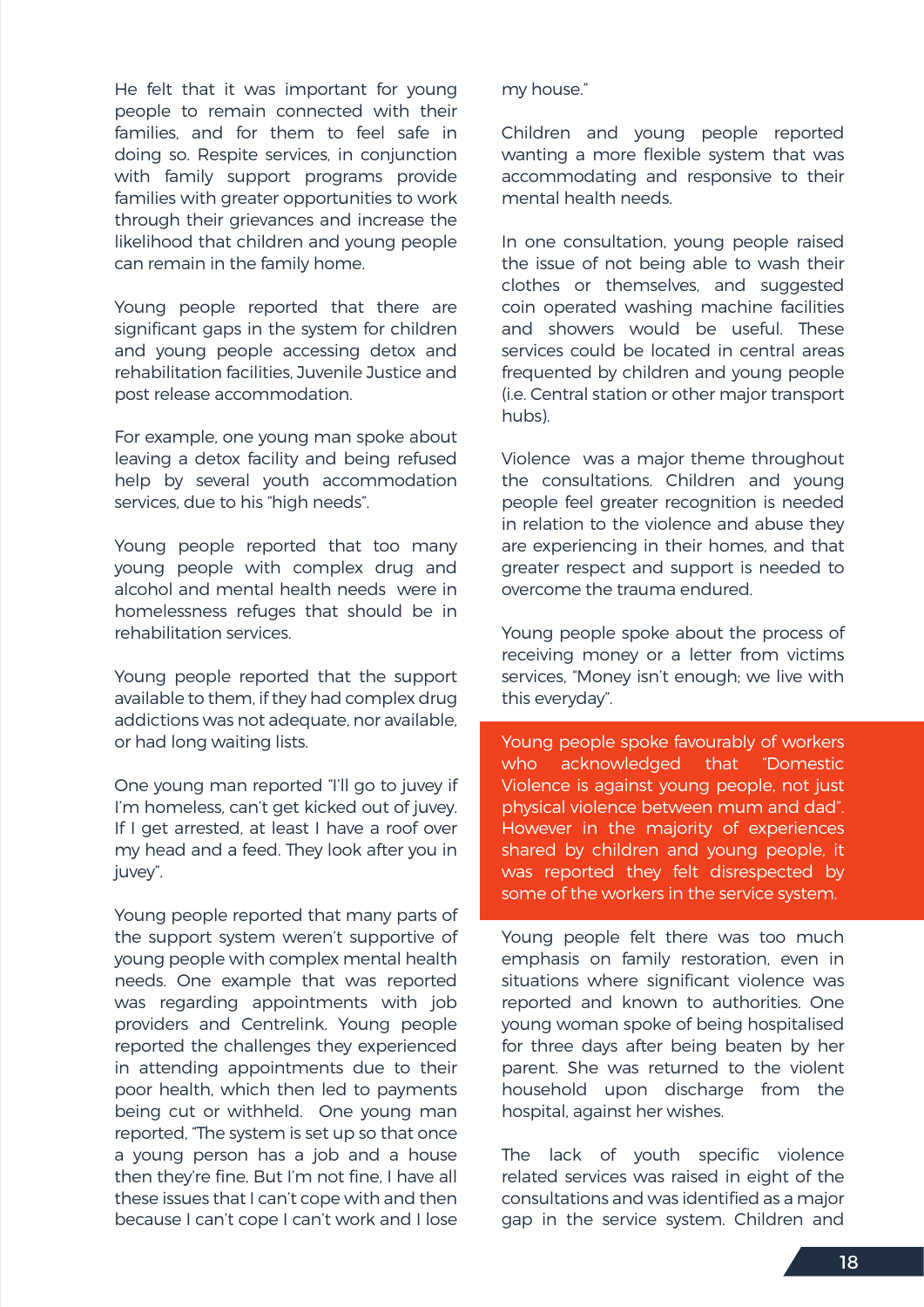Children and young people with complex needs reported more support is needed,

"The system is set up so that once a young person has a job and a house then they're fine. But I'm not fine, I have all these issues that I can't cope with and then because I can't cope I can't work and I lose my house."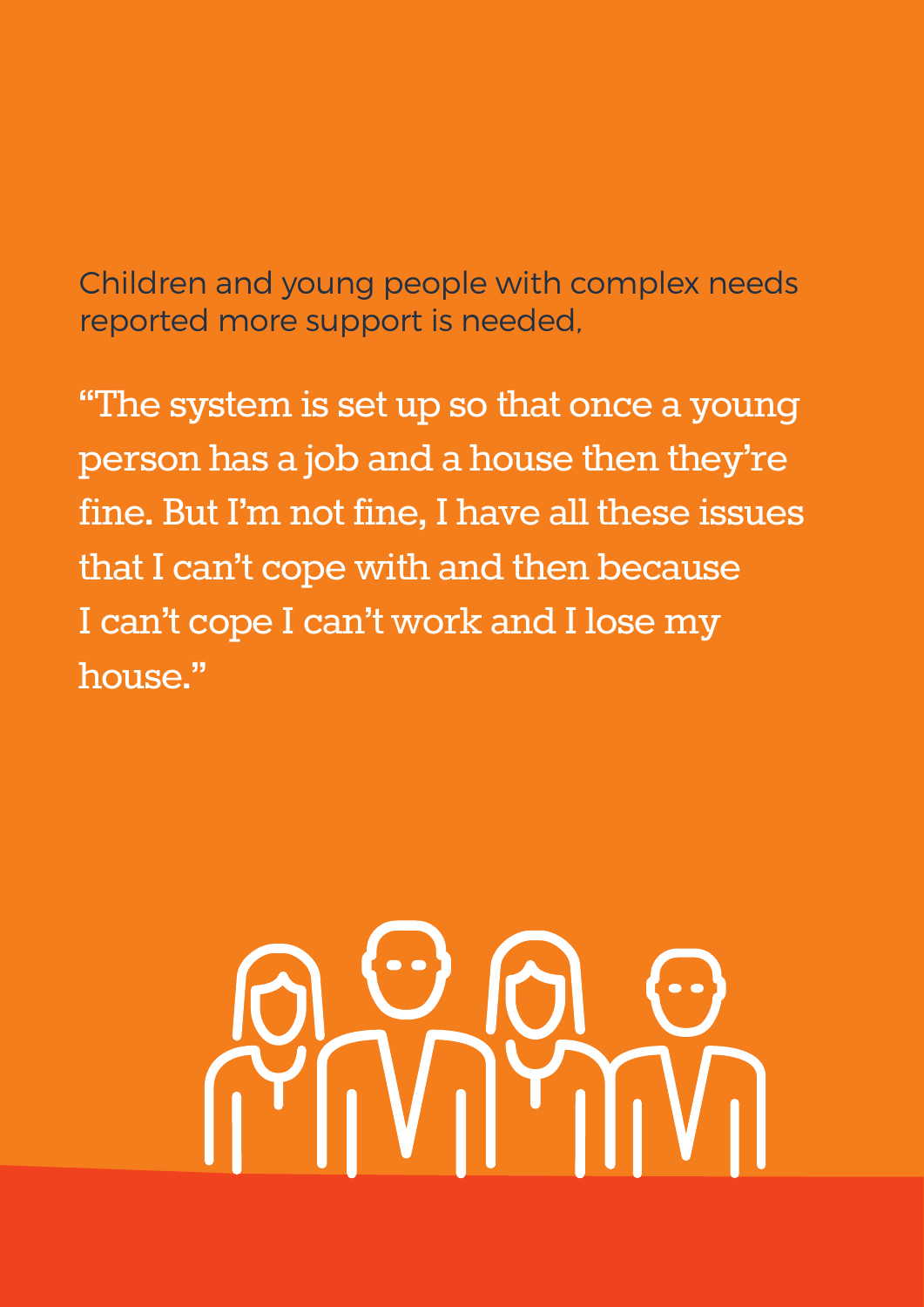young people reported significant violence and abuse and in two consultations exploitation.

Schools are well placed to monitor family situations where children and young people might be at risk of violence and abuse. Some schools in NSW are already undertaking risk assessments of students however there are opportunities for schools to play a bigger role in ensuring the safety of the children and young people and linking them into services earlier.

# **VIII. Mental health**

Children and young people spoke about their mental health concerns in most of the consultations. Depression, anxiety, and trauma were most often reported.

Headspace is working well for some children and young people, with one young man reporting that "Headspace has kept me alive". It was also reported that Headspace offered a beneficial service to young people who didn't feel comfortable accessing a mainstream doctor. In some regions however, there are wait lists, which is problematic for children and young people who need more immediate treatment. In certain cases, particularly in crisis refuges, children and young people may not be engaged with a service long enough to wait for an appointment.

In five of the ten consultations, young people reported being unable to work due to experiencing poor mental health. One young man spoke about being "terrified of police, employers, anyone with authority." He hasn't been able to work for four years.

Children and young people reported that mental health services are frequently diagnosing their behavioural issues as mental health issues and that in many cases they were offered medication. They reported feeling like there were not enough alternative approaches available. One young man reported, "I feel like an alien cause I have to take these meds everyday".

# **IX. Awareness of services available**

In nine of the consultations, children and young people reported not feeling confident about what services were available in their local area. Children and young people often don't access a service until they are in crisis.

One young man reported that he "spent weeks on the street because I didn't know where to go or what was available".

This was a common theme across all regions. Many reported staying in unsafe situations for much longer than they wanted to, simply because they had no idea of what to do or where to go. "I didn't know about the service, I wish I had known earlier".

Children and young people reported the need for greater access to information and for the information to be available much earlier. While there is a lot of information currently available it is dispersed across various Government and non-government websites, making it challenging for a child or young person in crisis to access,or if access to the Internet is limited.

Children and young people reported being kicked out of home unexpectedly, and finding themselves on the streets with no idea of where to go. Although the majority of children and young people reported having a phone, the issue of limited or no phone credit was a major issue. Young people spoke about the importance of having a phone, yet also reported that the phone was often the first to be thing sold in an emergency or when money was needed to buy basic items including food.

In nine consultations, children and young people provided suggestions about how information could be distributed to better meet their needs. In Sydney, the overwhelming majority of children and young people felt that advertisements on popular social media sites including Facebook, Instagram, YouTube and Snap Chat would be beneficial. It was also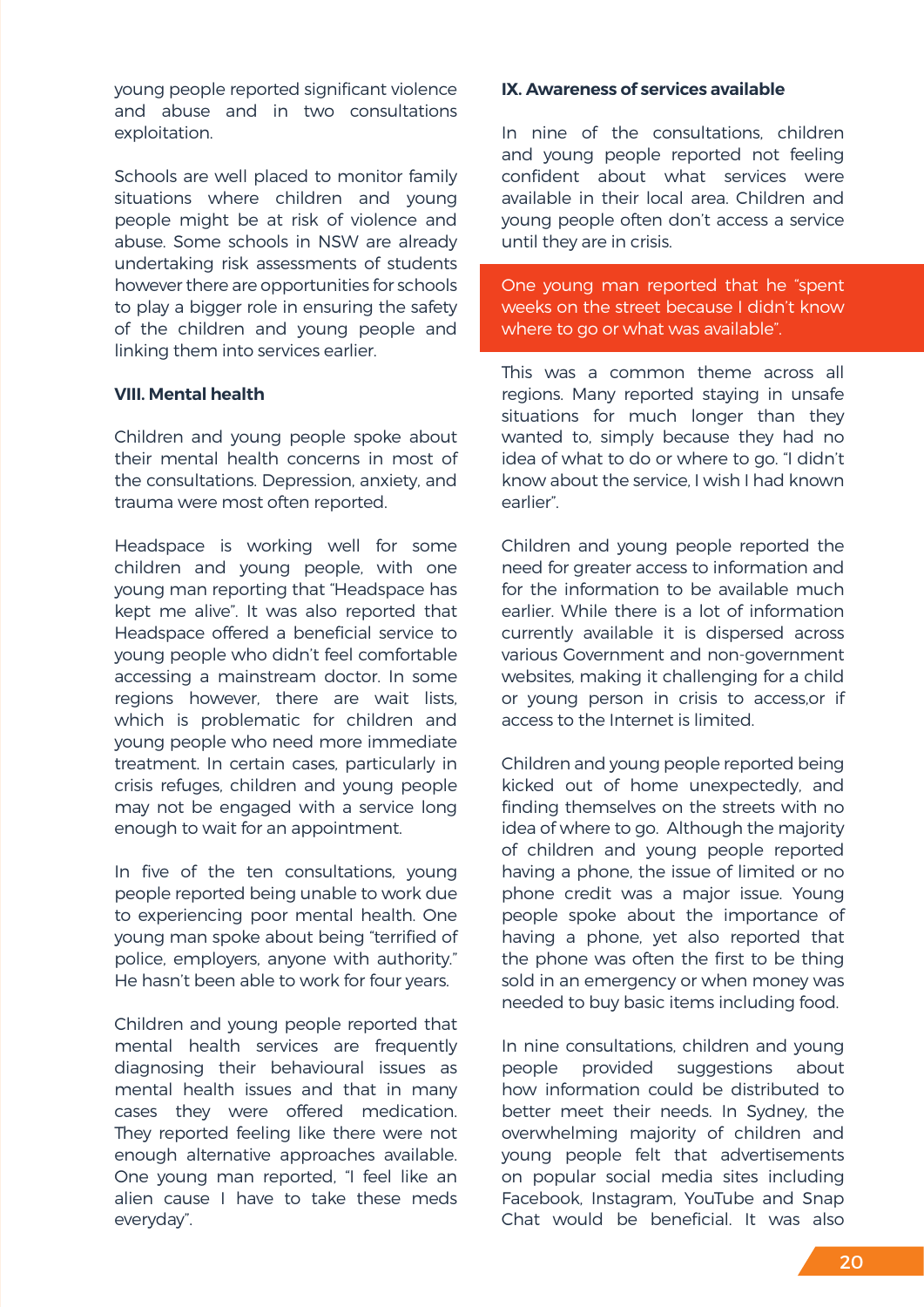Children and young reported wanting more information about how to access services via social media sites including Facebook , Instagram and YouTube as well as and radio and TV.

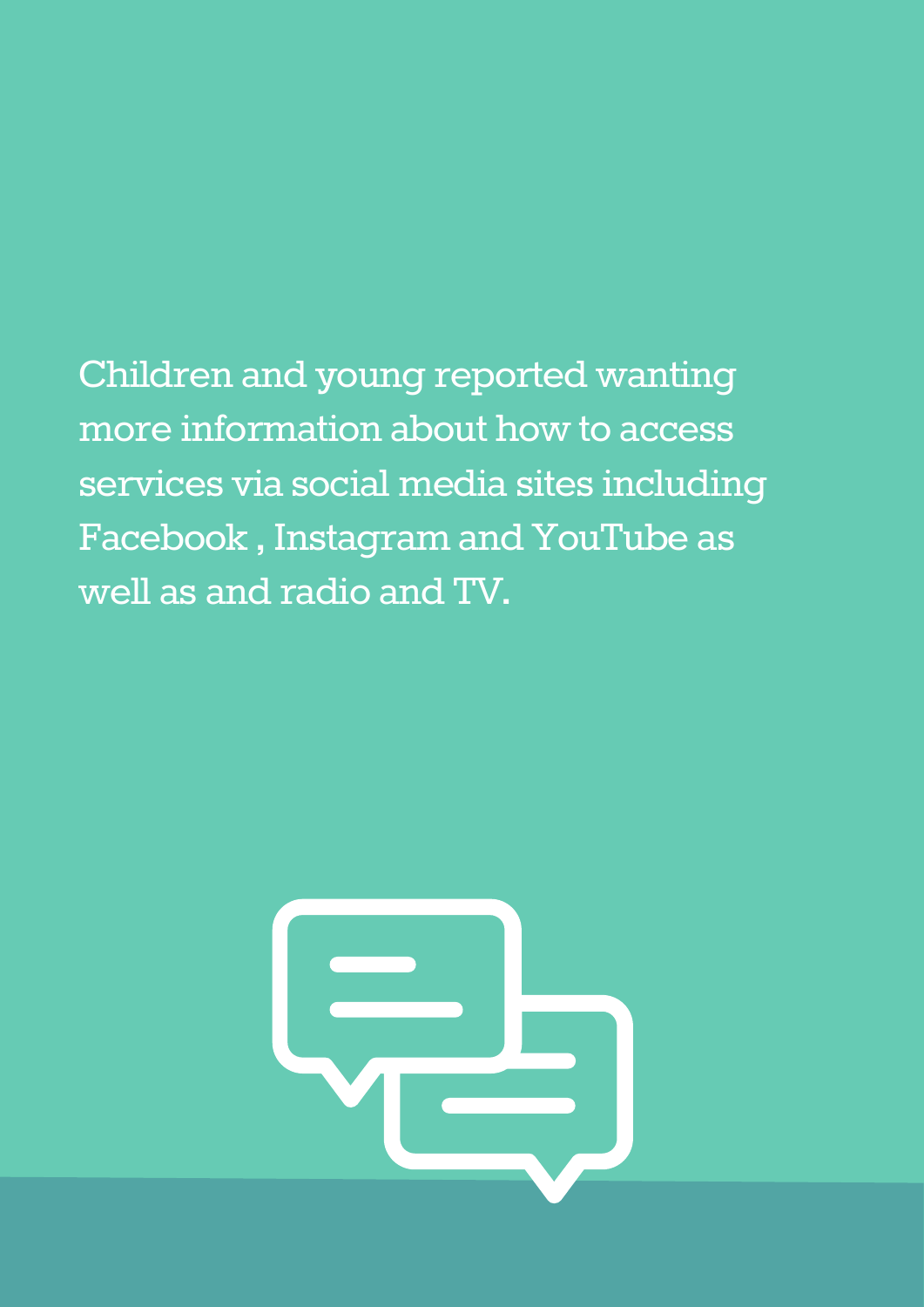reported that commercial radio would be an effective mechanism to get messages to children and young people. In some regional areas, children and young people agreed social media would be an effective platform, and they also suggested TV advertisements would be more useful than radio. Other suggestions were links on Twitter and advertisements on Seek.com which would be seen by young people while searching for employment. Others suggested that large advertisements promoting a helpline or website would be helpful for children and young people who are looking for support. Locations included bus shelters and train stations (i.e. Central station in Sydney) and other major transport hubs, at shopping centres and on the back of toilet doors.

Many children and young people felt that there are significant opportunities for schools to better support children and young people experiencing or at risk of homelessness. In addition to one-onone support with school counsellors and other school staff, children and young people suggested that information should be provided to students about the issue of youth homelessness and the support services available in the local area. It was suggested that the issue be discussed in PDHPE class from year 9 and Link2Home cards should be distributed in school. One young man's response was "lots of kids are being kicked out from my school, so knowing more about where to go and what to do would be really helpful". By openly discussing the issue, schools could play a significant role in reducing the stigma often felt by children and young people experiencing or at risk of homelessness and could lead to accessing services much earlier. This is consistent with previous consultations with children and young people who reported youth homelessness and housing to be major issues in their communities.

# **X. Financial support**

In eight of the ten consultations, the issue of income was raised and was of significant concern. Children and young people experiencing or at risk of homelessness feel stressed and anxious about their financial insecurity.

For younger aged children, there was the issue of not having access to any income at all. Those that were ineligible for financial support reported having to "search the streets for coins to buy food."

As mentioned earlier, lack of financial support can lead to fare evasion on public transport among this group of children and young people.

Young people on welfare reported difficulties covering their basic needs and meals were often skipped in order to pay for, transport, school books or TAFE fees. Young people reported never having any money leftover to "go to the movies or just do something fun". One young man reported not being able to afford his medication. In three of the consultations, young people reported that it was only possible for them to afford rent as they were recipients of multiple welfare payments (child support and disability).

Young people reported the difficulties they encounter due to the inflexibility of the welfare system, "if you miss an appointment with your welfare officer, your payment gets cut". This was particularly relevant for young people in regional areas who have further distances to travel and limited transport options. In one consultation, young people reported feeling uncertain about possible changes to their welfare payments and the unlikelihood of being told in advance.

In two consultations, young people who had come to Australia from New Zealand with their families raised their issues regarding eligibility. For these young people, who are excluded from accessing any kind of financial support and health care, financial independence is impossible. These children and young people are solely reliant on NGO support and one young man reported being taken advantage of by a service because of his dependence on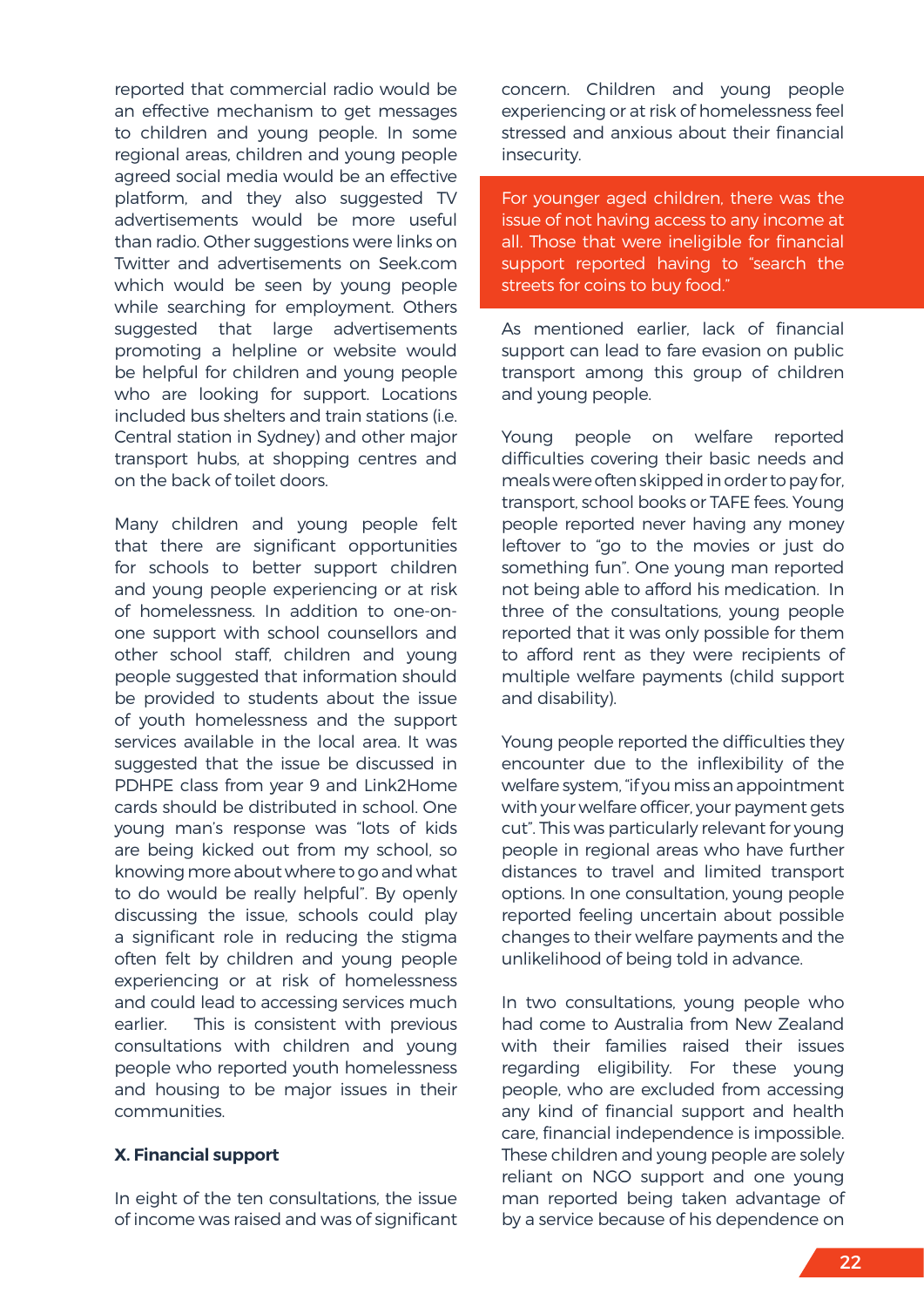# One young person expressed the following,

"Schools are a safe place for most kids, but they need to understand, work with and support young people with challenging behaviours better".

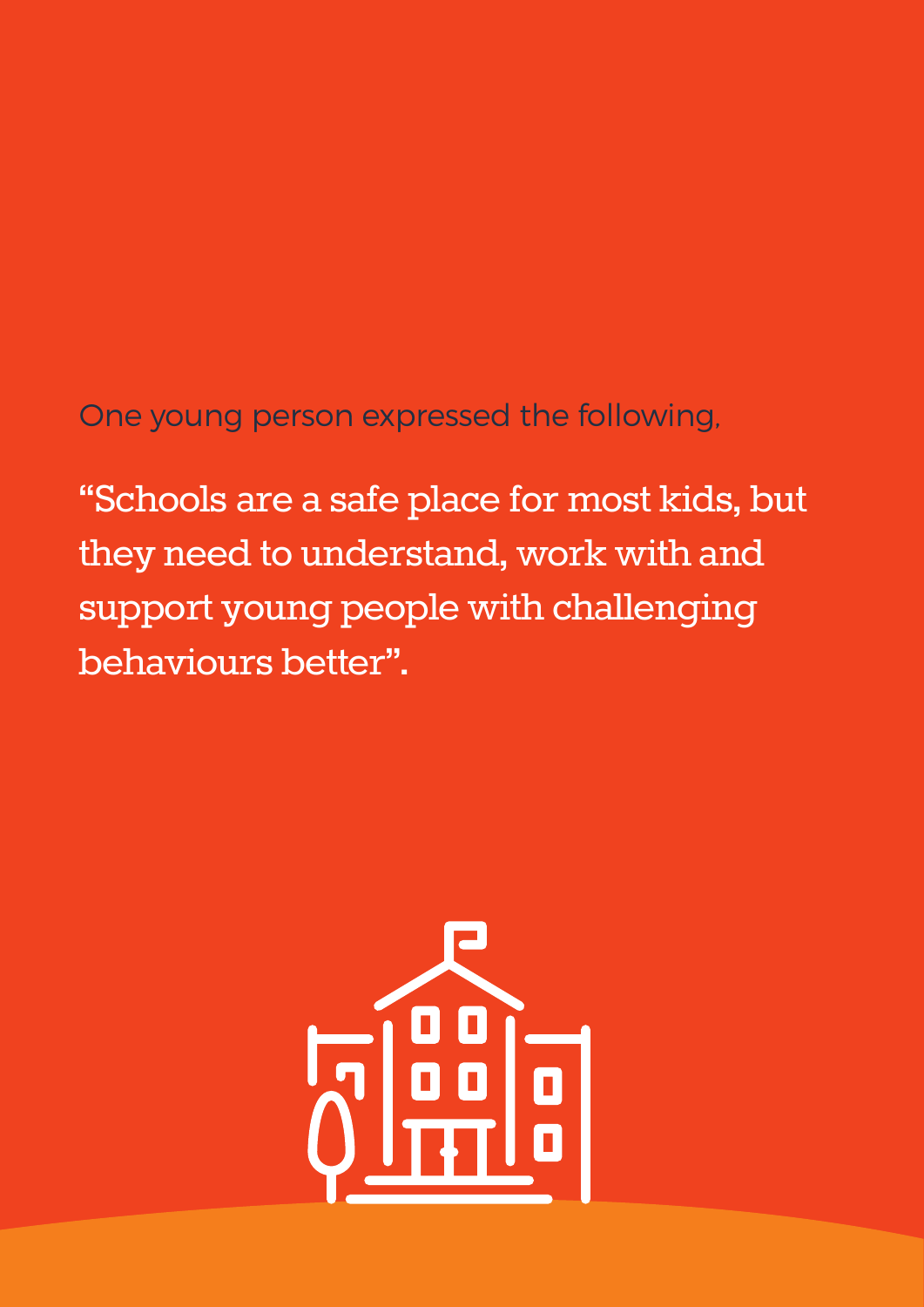them.

# **XI. Staying connected**

Children and young people reported the importance of being able to stay connected to friends and peers. Some children and young people stated that public places that offer Wi-Fi including libraries and some fast food outlets are working well for them. Children and young people also spoke favourably about when services permitted them to use computers for personal use including browsing social media sites. For children and young people that don't have phones, staying connected is much harder.

# **XII. Learning to drive**

Having the ability to drive significantly affects a young person's ability to be independent and particularly for those living in regional areas, it directly affects their employment opportunities. For young people experiencing or at risk of homelessness, obtaining a drivers licence is very challenging. For some young people it's impossible. In one consultation, young people reported that they would have to wait until they were 25 years old before they could learn to drive, despite having a desire to learn.

Young people reported that the costs associated with learning to drive, including paying for the written and practical tests and lessons were prohibitively expensive. In lieu of private lessons, it was reported that access to a sufficiently licenced driver or adequately insured car were additional barriers.

It was reported that driving lessons that are included in OOHC plans are working well, yet there is a discrepancy between the hours allocated in the plan, and the total amount required to obtain a licence. Young people reported difficulties in covering the hours not included in the plan for the same reasons as listed above.

Young people suggested that Specialist

Homelessness Services should be able to teach them how to drive as part of their case management plans. If refuges were granted insurance concessions and could insure their cars for learner drivers, young people in refuges would have greater opportunities to gain their licence.

# **XIII. Education**

# **Schools**

The overwhelming majority of children and young people thought that schools, TAFE and other equivalent learning services should do more to support children and young people experiencing or at risk of homelessness.

One young person expressed the following, "schools are a safe place for most kids, but they need to understand, work with and support young people with challenging behaviours better".

Some young people reported receiving positive support from their school counsellor, even when they were no longer at the school. Most however reported feeling as though their school didn't understand how their experience of homelessness was impacting their ability to learn.

In one of the consultations children and young people spoke of an existing relationship between the school and local housing support service and how well this collaboration was working for children and young people in the area.

# **Higher education**

Young people reported difficulties in navigating the TAFE system including completing assessments on time, and felt greater learning supports should be available to those young people that need a bit of extra help. Young people spoke about the limited courses offered by their local TAFE, and that due to the high cost of public transport in the area, commuting to the larger TAFE, which offered a greater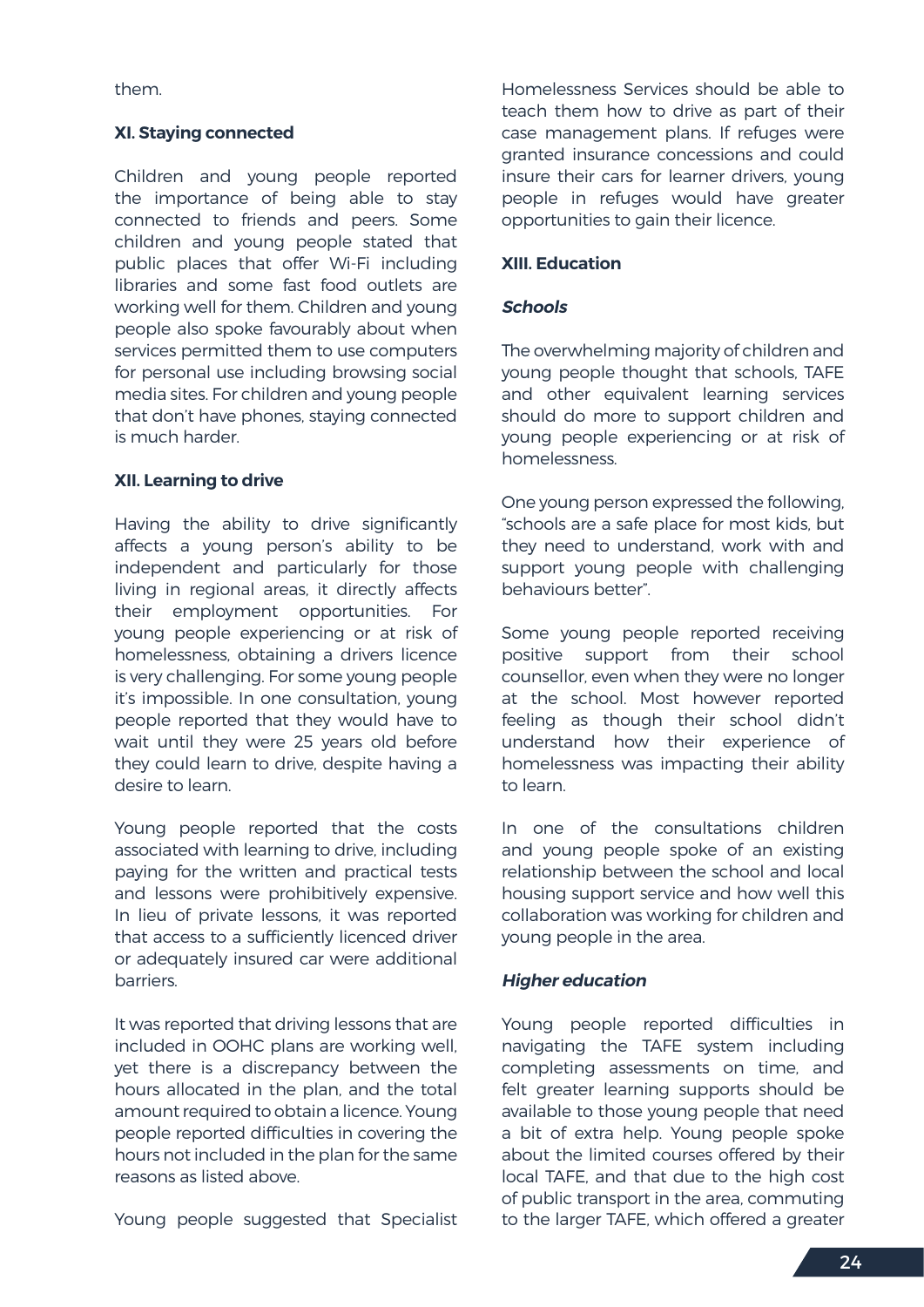# When asked about employment, young people reported,

"Certificates are expensive, I can't afford to get a bunch of certificates", and "how can I get experience if I can't get a job to gain the experience?"

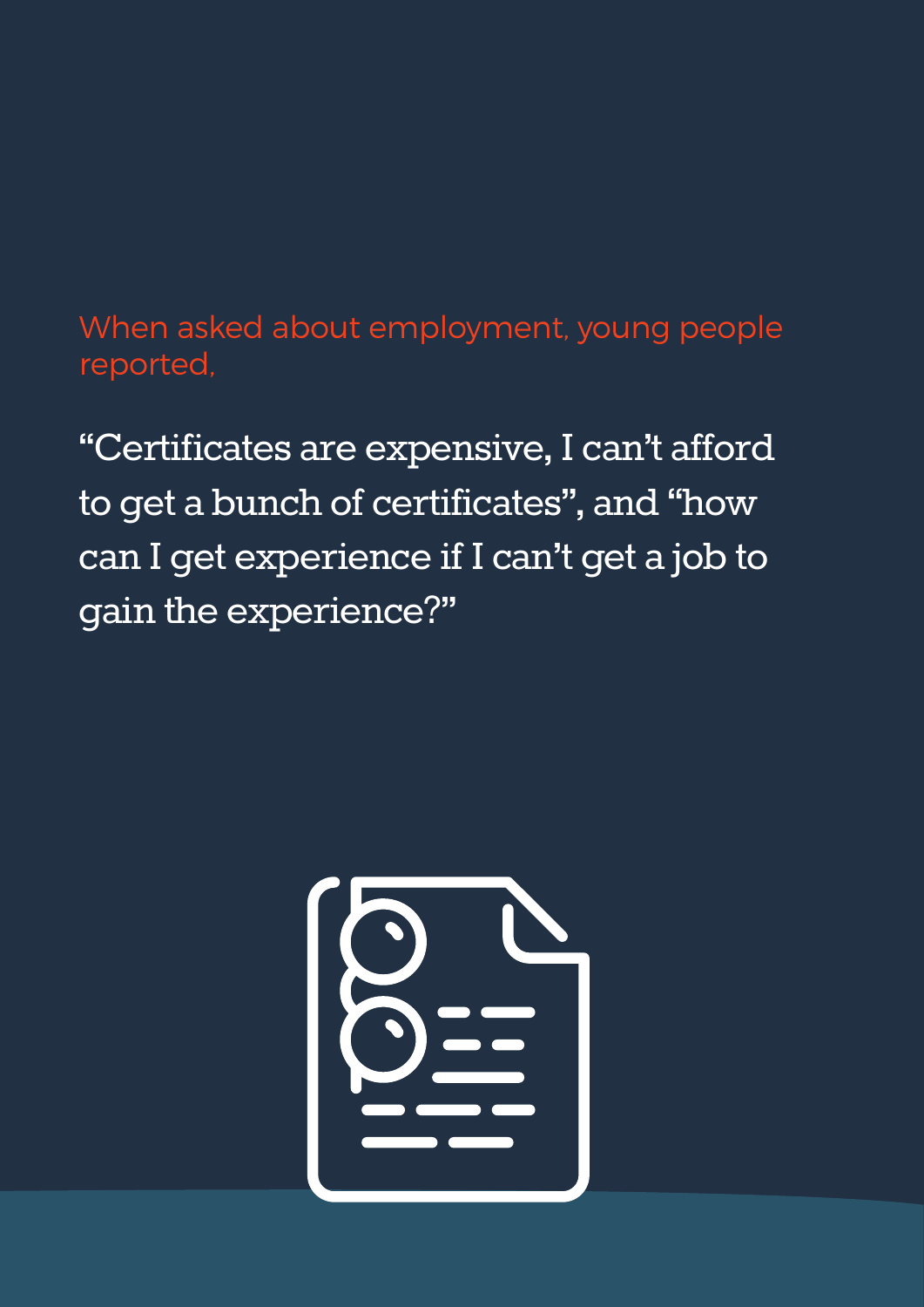selection of courses, not an option. Some young people in regional areas reported having fewer opportunities to pursue study and work interests than other young people.

# **XIV. Employment**

Children and young people reported feeling concerned about their employment prospects. Young people reported that finding work in a small town was always difficult as there were limited jobs. As mentioned earlier, the cost of public transport made it more difficult for young people to travel to a different town to find work. Of the positions that were available in the local area, those in the older age groups (20-24 year olds) spoke about entry level jobs being given to those younger in age as they could be legally paid less by an employer, which made them the preferred candidate. An additional barrier to employment that young people spoke about, was the unrealistic expectations of employers regarding previous work experience and qualifications for entry level jobs. Young people reported, "certificates are expensive, I can't afford to get a bunch of certificates", and "how can I get experience if I can't get a job to gain the experience?"

Employment was a particularly big issue for early school leavers. One young man (24 years) who had disengaged from school in Year 9 reported his difficulty in pursuing further education, and was unable to find any employment. He spoke about having extremely "limited opportunities for life".

Young people suggested that more work experience opportunities needs to be included in the school system and from an earlier age. This will ensure that when young people finish school, they have the skills necessary to gain employment.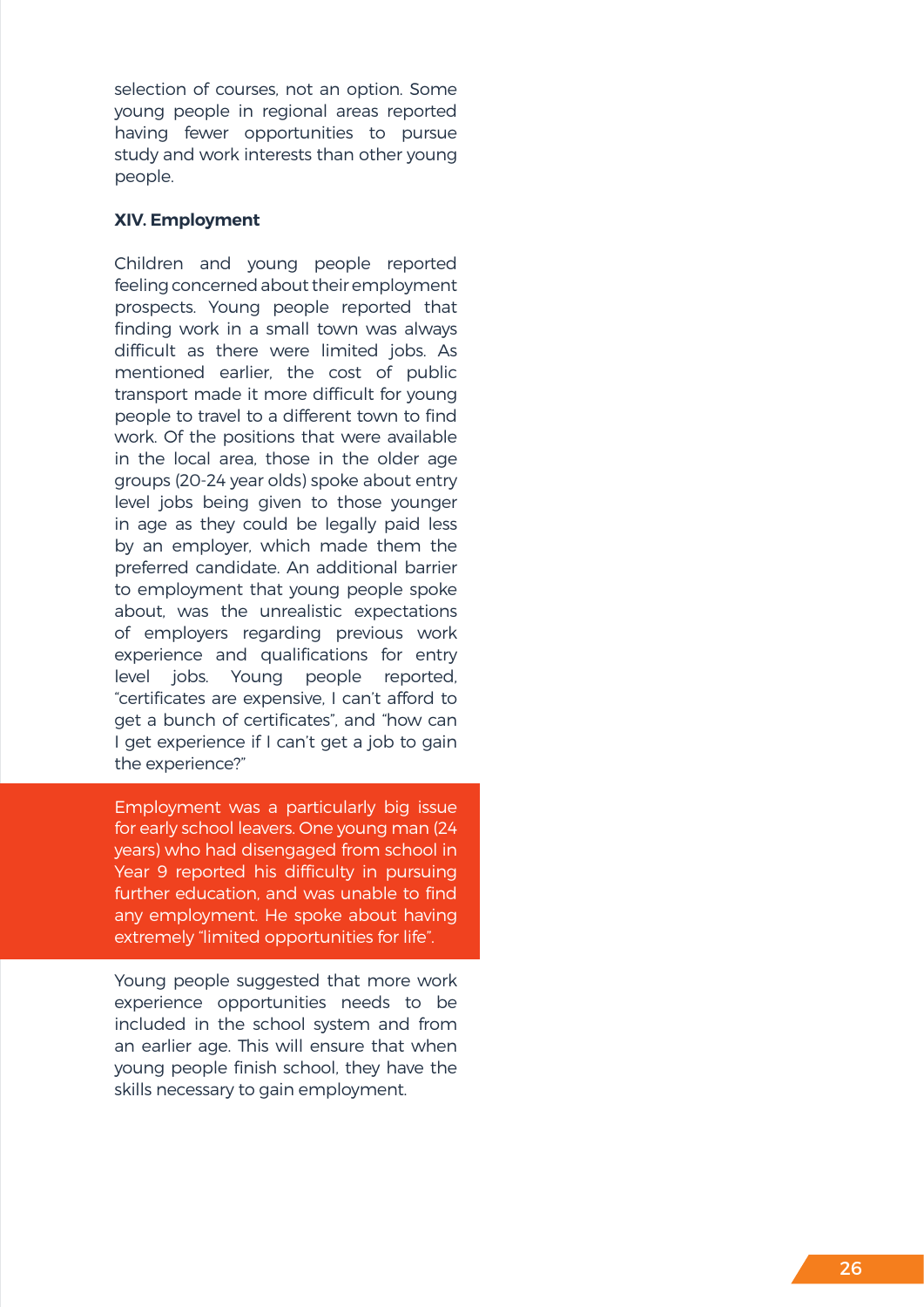# When asked about their interactions with the service system, one young man said,

"A hot meal, just something, I don't want to be told there isn't anything they can do for me".

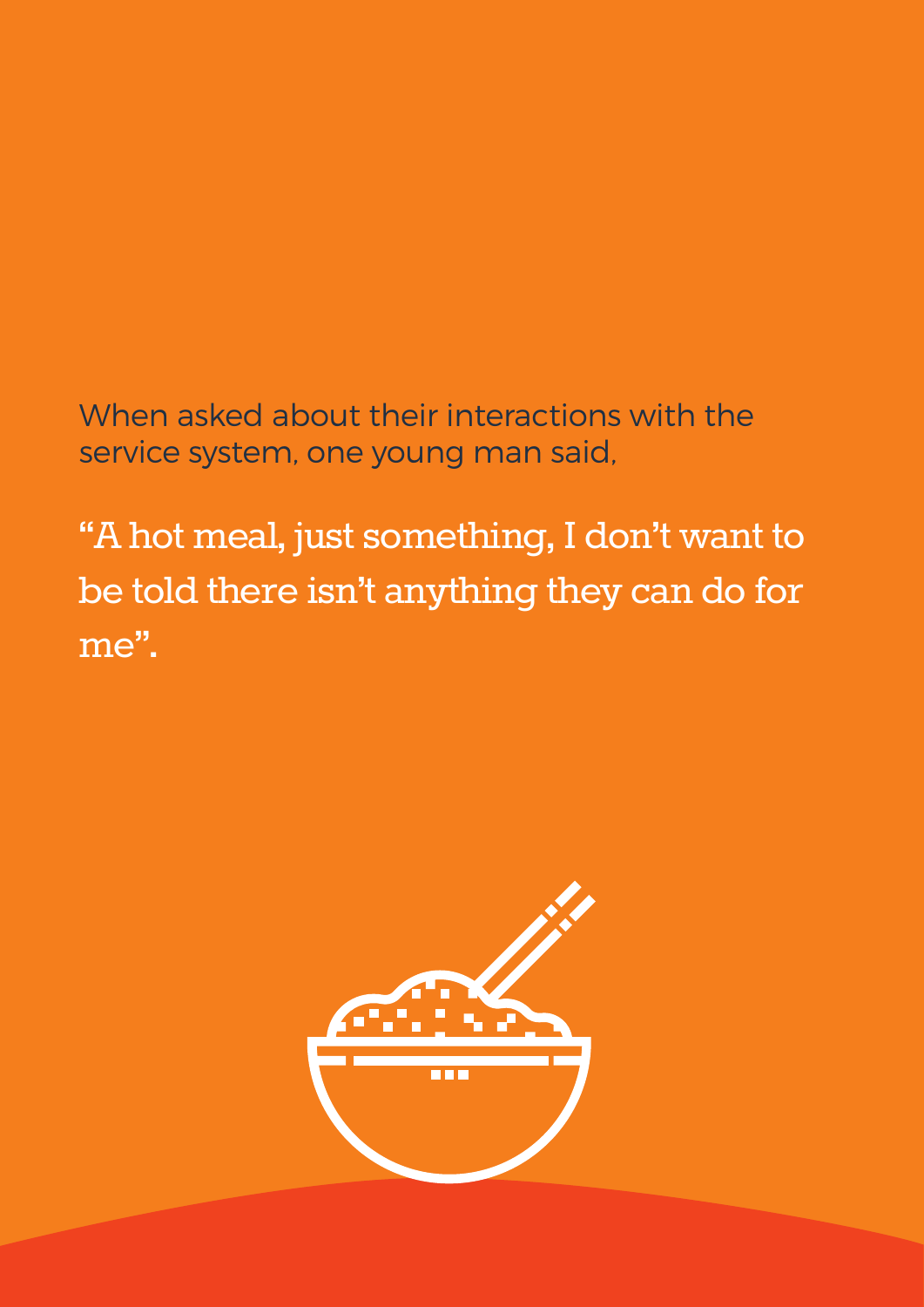# **Link2Home**

The Link2Home service was known to fortynine children and young people, and ten had not heard of the service. Some children and young people reported a positive experience, yet many children and young people's response in relation to the efficacy of the service was that it is not working well for children and young people. Children and young people spoke about having to re-tell their story each time they called the line and the re-traumatisation this caused them.

Children and young people reported mixed experiences of their engagement with Link2Home workers. Some children and young people spoke favourably about workers who "made a real effort to change their situation" by calling other services on their behalf, calling the child or young person back if the call was terminated and giving the young caller's number out to homelessness services so they could call the young person directly. Children and young people viewed these as positive experiences, even in situations where accommodation wasn't provided. Similarly when Link2Home workers returned to the young person throughout the call and provided an update, even when there was no specific outcome to report, young people felt "less anxious", "reassured" and "a little bit supported".

In eight of the consultations children and young people reported long wait times and felt the initial assessment process was onerous. Some children and young people understood that the Link2Home service is limited in its capacity to provide support, given the shortage of physical accommodation available across the State. However they expressed a desire to be provided with some form of support. One young man said, "A hot meal, just something, I don't want to be told there isn't anything they can do for me".

When accommodation couldn't be provided by Link2Home, young people reported being encouraged to stay somewhere safe and call back at a later time.

On occasions when accommodation was organised by Link2Home, two main issues were raised. The first was in relation to the provision of appropriate temporary accommodation. Young people also raised issues about the safety of some accommodation they were placed in. The second is in relation to the difficulties children and young people encounter in reaching accommodation provided by Link2Home due to limited transport, no money to travel and/or the property being a considerable distance away. Children and young people reported being kicked out of home late at night without any money and having to "hitch-hike", "walk long distances in the dark" and "beg the bus driver for a free ride".

On occasions when temporary accommodation was provided, children and young people reported difficulties in returning to the housing office within the two day timeframe due to limited transport in the area and/or financial means to pay for the transport to travel. This was particularly relevant for young people in regional areas or when the accommodation provided was a long way from the housing office.

In response to the difficulties experienced in traveling to and from accommodation, it was suggested that travel vouchers could be provided to children and young people in need. It was reported that vouchers would need to be available from shops or services with extended trading hours. Suggestions made by the children and young people were dependent on what was available in their area, examples included, Woolworths, 7eleven or Police stations. Other young people felt an opal card that could be topped up remotely by Link2Home would also be helpful.

Children and young people without access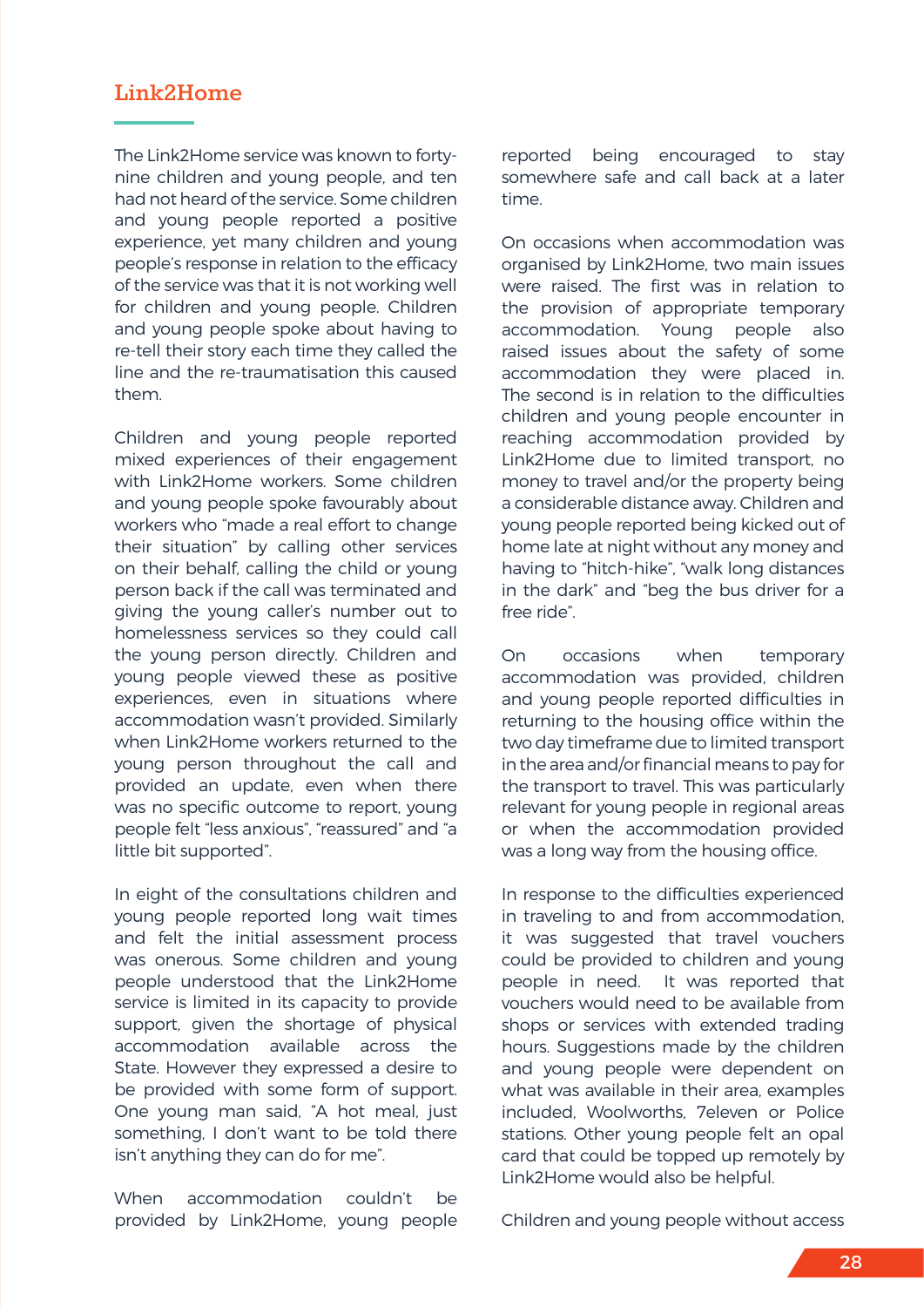When temporary accommodation was provided, and young people believed they would finally be safe, the following was reported,

"I had drunk people banging on my door at 2am (young woman 16 years) and "my experiences of TA were similar to that of a crack den" (Male 15 years)

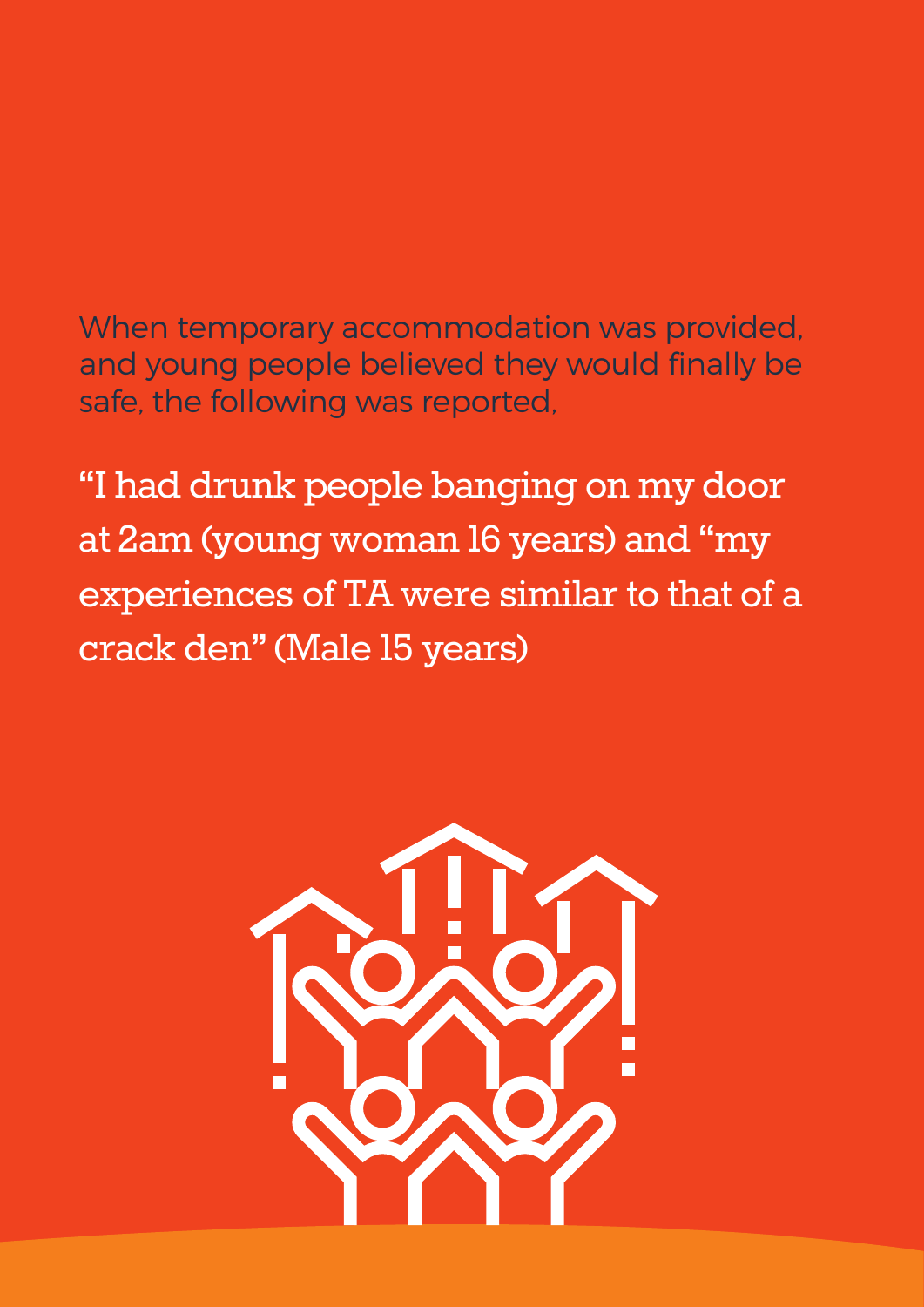to a phone reported difficulties accessing Link2Home. "Accessing the service without a phone was hard" and "It's ok if I can use a refuge's phone however when I was younger and without any income, calling was hard".

It was suggested by young people that Link2Home should provide a 'live' listing of the vacancies on the Link2Home website, which would allow children and young people to check the availability online without calling Link2Home.